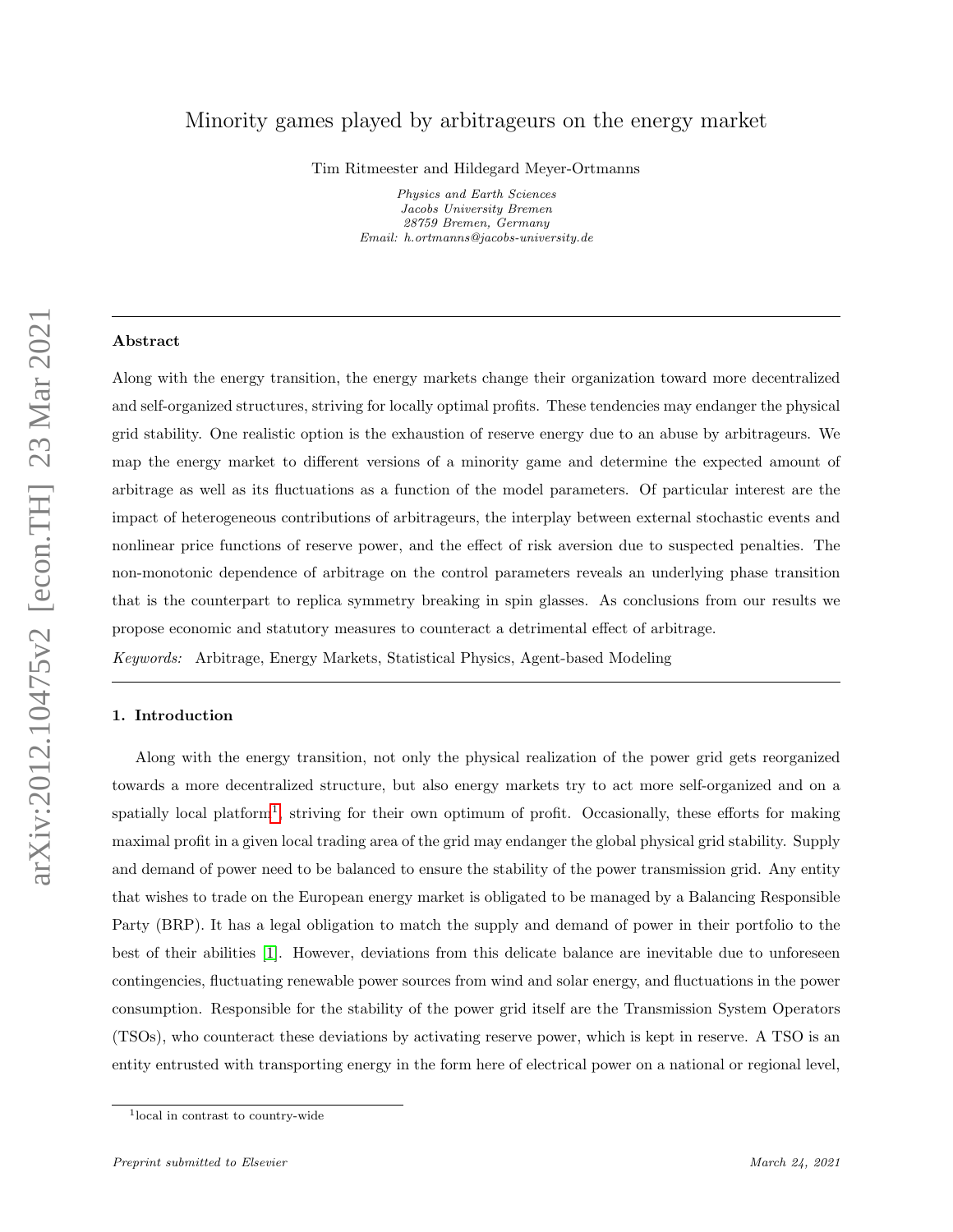based on a fixed infrastructure. The term is defined by the European Commission. The reserve power can be both positive (in case of lack of supply) or negative (in case of lack of demand). It has some cost, which is paid for by BRPs proportionally to the imbalance on their portfolios. Of course there is only a limited amount of reserve necessary.

Reserve power is offered at an auction, separately from other energy markets. Offers correspond to a promise to keep a certain amount of power in reserve for a given 4-hour interval, and to activate the power when requested. Apart from this auction at the reserve power market, our discussion will focus on the so-called intraday or spot market. Trade on the intraday market concerns power to be delivered within a given 15-min interval, on the same day as on which it is traded.

Since suppliers of reserve energy have to obey relatively strict requirements (e.g. the ability to activate the power within minutes), the cost of reserve power in general exceeds the cost of power purchased on the regular energy markets such as the intraday market. Hence the BRPs have, besides a legal incentive, also an economic incentive to balance their positions. Nevertheless it may happen that the reserve energy price falls below the energy price on other markets, here specifically below the price on the intraday market.

Offers for reserve power have to be made a day in advance, while trade on the intraday market can take place up to 15 minutes before the delivery itself. Changes in circumstances between these time-frames, e.g. altered weather predictions, can therefore change the price on the intraday market in such a way that it is higher than the price of reserve power. This gives rise to a situation in which it is economically advantageous for a BRP to create a virtual imbalance in his portfolio: first short selling power on the intraday market and afterwards effectively buying reserve power at a lower price by forcing the TSO to activate reserve power for compensation. Such an instance corresponds to arbitrage: The BRP makes profit from the price difference apparently without any risk.

In economics and finance, arbitrage is the practice of taking advantage of a price difference between two or more markets without risk, the profit being the difference between the market prices at which the unit (here energy) is traded. From a physics background it is interesting to note that arbitrage in economics realizes the concept of frustration [\[2\]](#page-28-1). In abstract terms, what is in common is the procedure that a quantity is "parallel transported" around a closed loop and changes upon this transport<sup>[2](#page-1-0)</sup>. Here it is the energy which is bought and sold (possibly a number of times) by the same BRP such that the process picks up a price difference in the end.

In the context of the energy market, arbitrage should be avoided as it may destabilize the grid: It may happen that more reserve energy is required than is accessible. However, such arbitrage opportunities have been actually exploited on the German energy market at several occasions in June 2019; this behavior has almost led to a crash of the system as not enough reserve power was immediately at disposal. We will use

<span id="page-1-0"></span><sup>2</sup>The concept of frustration is familiar from spin glasses, oscillatory systems, biological applications, power grids and others [\[3\]](#page-28-2). In general, the dynamics of a system is considerably enriched if frustration is inherent in the system due to conflicting input, where the "conflict is solved" by a proliferation of stationary states such as the ground states in spin glasses.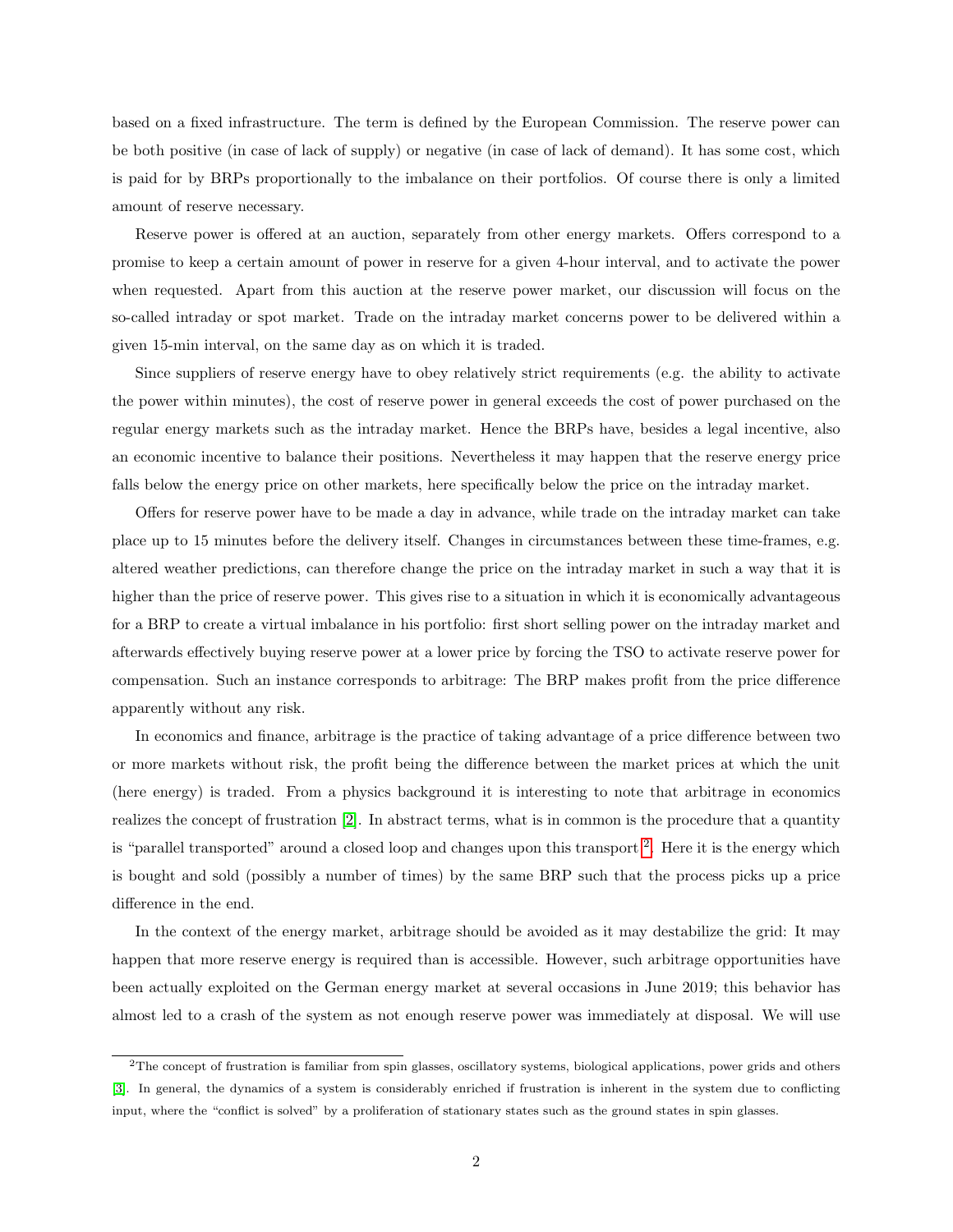data of these events later in our discussion.

In reality, different types of reserve power are distinguished. Relevant for us are secondary and tertiary reserve power, of which a total of around 2500 MW and 1500 MW are available in Germany and Austria, respectively. Both have different start-up times, and whether (and when) tertiary reserve power gets activated depends on the expected duration of the disturbance. In our model we consider a single reserve market, which represents the combination of these two types of reserve power. The price of the reserve power is determined by the so-called merit order. Merit order means that the cheapest power is activated first, and the larger the imbalance is, the larger is the amount of reserve power that is activated at a higher price. The merit order is essential to prevent an arbitrage procedure from becoming self-supporting, ending in a runaway process. From the point of view of the BRPs, the merit order implies a limitation of arbitrage opportunities: The more BRPs engage in this behaviour, the higher the cost of the reserve power, until eventually the possibility for arbitrage disappears.

Even with the merit order in place, this leaves room for some amount of arbitrage, thereby using precious reserve power. Here, the incentives for the BRPs amount to a so-called 'minority mechanism': Performing arbitrage can be only advantageous for a BRP if not many other BRPs behave in the same way. How many behave in the same way is not known in advance, since any BRP only gets to find out what the reserve energy price is *after* he makes his decision (the trade on the intraday market stops 15 minutes before the actual delivery of the power). Thus the minority mechanism leads to an uncertainty in who actually contributes to buying reserve power and in the reserve power price. This leads to the possibility that some BRPs overestimate the profit they can make by leaving their portfolio imbalanced by means of short selling, favouring arbitrage by ignoring possibly similar actions of other BRPs. The overestimation of the possible profit leads to an increased risk of exhausting the reserve power.

Thus, from the point of view of the BRPs, they should try to *anti-coordinate* to the average behaviour: estimate the total arbitrage performed by the other BRPs, and anti-align their own behaviour with the aggregated behaviour of the other BRPs (that is, refrain from getting involved in arbitrage if many others get involved, otherwise perform arbitrage). Therefore, the BRPs, our agents, have to learn the behaviour of the other agents, and adjust their own behaviour accordingly. This is not straightforward, as the 'best strategy' must not be the same for all: If all agents would use the same strategy, they would come to the same decision, and the strategy would invalidate itself. Anti-coordination thus requires the agents to reach some degree of heterogeneity in making their decisions. In case they would manage to perfectly anticoordinate and always estimate the reserve price correctly, there were no fluctuations around the average amount of arbitrage and no additional risk caused by fluctuations of their actions. However, since they infer information on the behaviour of other agents only indirectly in hindsight, fluctuations due to their decisions are unavoidable. They will be in the main focus of this paper.

The minority mechanism that we have just described has some universal features as it underlies a number of optimization problems in dynamical systems whenever it is favorable to belong to the minority. It is often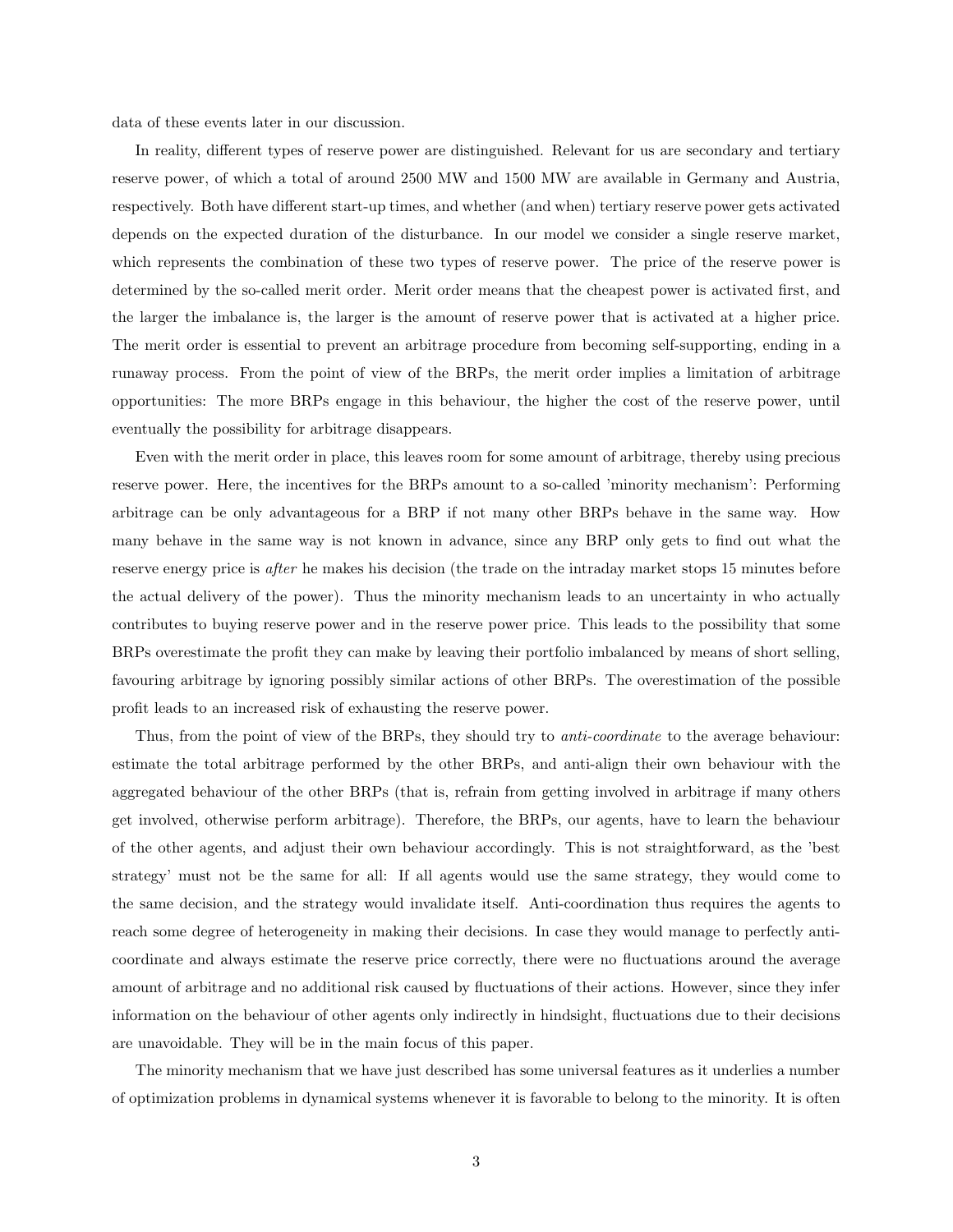formulated as a game, the minority game, whose players are the agents. Known as a prototype of the minority game is the El Farol bar problem [\[4,](#page-29-0) [5\]](#page-29-1), for which ref. [\[6\]](#page-29-2) provided a deeper understanding in terms of statistical physics. Different market mechanisms have been described in terms of minority games in [\[7\]](#page-29-3). There the spectrum of agents reached from producers to speculators and "noise traders", focussing on the information flow between the agents. In  $[5, 8]$  $[5, 8]$  it is shown that real markets seem to operate near criticality with marginal efficiency. The stylized description in terms of minority games captures collective effects, even when the minority game is extended toward models of real markets. Also in relation to financial markets, the minority mechanism takes effect as considered in [\[9\]](#page-29-5), where the minority game was extended toward a realistic model of the stock market. After all, models of minority games can be mapped to spin glass models (see e.g. [\[5,](#page-29-1) [7\]](#page-29-3)), sharing features of many random variables, quenched disorder and a phase transition between a phase with replica symmetry being broken or restored.

In this paper we focus on the energy market and consider only one type of agents, the arbitrageurs, representing the BRPs of the real market when they get involved in arbitrage. Thus we first translate the dynamics in relation to arbitrage to a minority game. On the formal level, we mainly follow the framework of [\[7\]](#page-29-3), but extend their versions of minority games to include what corresponds in our applications to a non-vanishing intraday price in combination with risk aversion, moreover external stochastic events in combination with nonlinear payoff functions. As known from complex systems dynamics, stochastic fluctuations in combination with nonlinear functions can lead to unforeseen effects. Furthermore, we use real data for the contributions of BRPs to the exhaustion of reserve energy as a result of arbitrage. Even in this case, remnants of the counterpart to replica symmetry breaking are visible, so this map provides a deeper understanding of the non-monotonic dependence of the fluctuations on the control parameters. In contrast to the perspective from economics, our focus is on the impact of fluctuations around the average arbitrage and their dependence on the model parameters. This dependence is subtle and sometimes counterintuitive.

Before we go into detail in the next sections, we would like to emphasize that arbitrage on the energy market is just one among other possible causes of detrimental effects on the grid stability. As mentioned earlier, large price differences between prices on the intraday market and the reserve power market are favored by strong fluctuations in renewable energy production, caused by a mismatch of (weather or other) forecast and actual power production. If the production is much lower than expected, it leads to rather high prices with a high risk for retailers. On the other hand, overproduction and oversupply may actually lead to negative energy prices <sup>[3](#page-3-0)</sup>. This requires a detailed understanding of the time evolution of spot market prices as a function of deterministic and stochastic effects [\[10\]](#page-29-6) (see also the work of [\[11\]](#page-29-7) and [\[12\]](#page-29-8) for time series models, references [\[13,](#page-29-9) [14,](#page-29-10) [15\]](#page-30-0) for agent based modelling and [\[16\]](#page-30-1) for an approach from statistical physics). Thus an alternative path of research is an improved risk management and market design to avoid extreme price

<span id="page-3-0"></span> $3$ What enters our considerations are essentially price differences between intraday and reserve power market prices. We do not explicitly account for negative prices that would be implemented as a penalty for overproduction of renewables.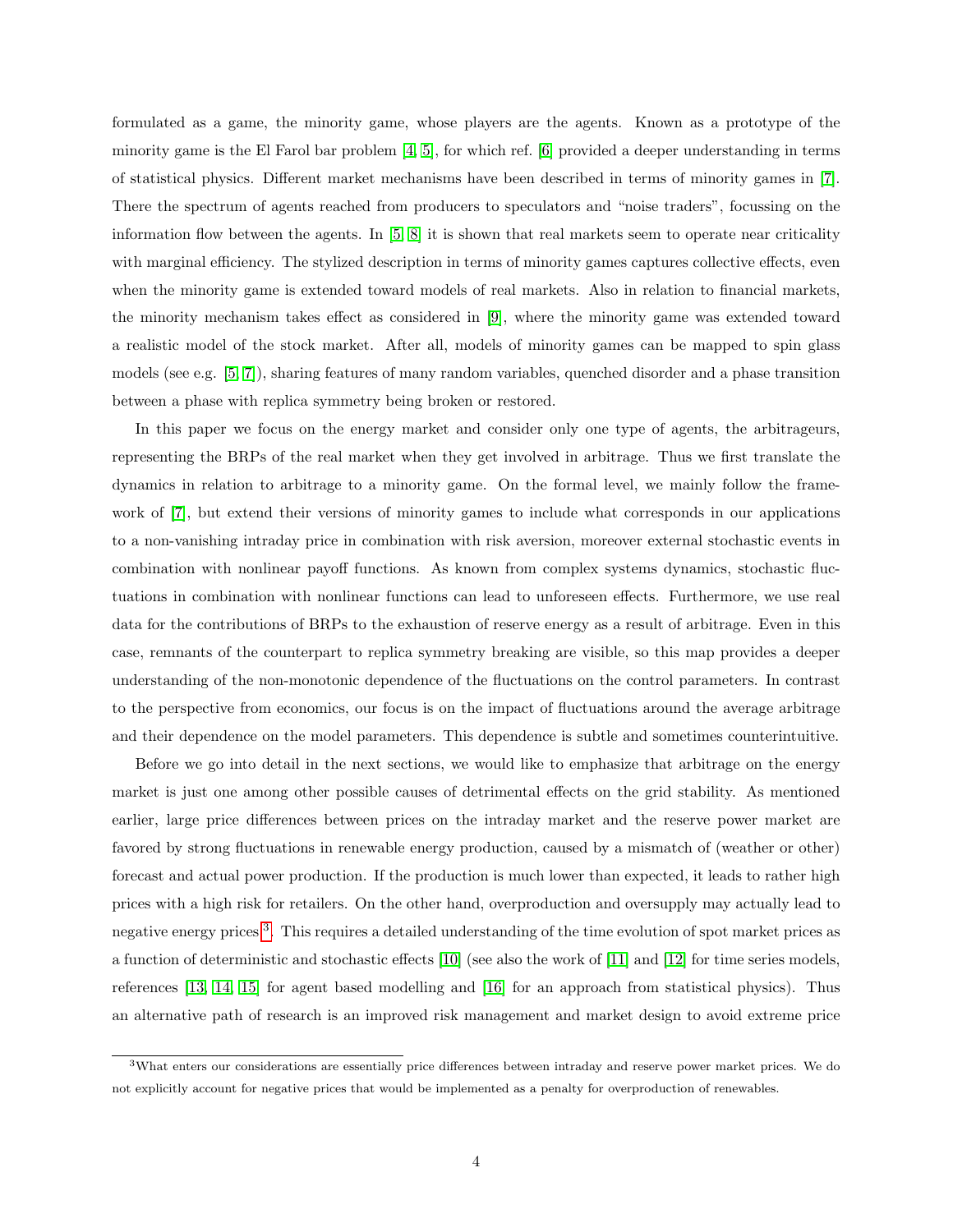occurrences [\[17\]](#page-30-2). In view of an increased contribution of renewables to the overall production, fluctuations are inherent and the resulting fluctuations in the prices may be damped, but cannot be completely avoided by appropriate price policies. Therefore also efforts are required on the side of power dispatch, their optimization should be determined under intrinsic uncertainties. Here a possible framework of including uncertainties in the trade on the energy market is that of aggregative games. These are games of selfish retailers, coupled, however, via common objectives or constraints and communicating directly or indirectly with each other [\[18,](#page-30-3) [19\]](#page-30-4). In contrast, when we focus on the detrimental effect of arbitrage in the framework of the minority game, our retailers are also selfish and share a common motivation to make profit, but have to anti-coordinate to the behavior of the majority to achieve this goal. They do not communicate with each other apart from checking the success of their own strategies which, of course, does depend on the choice of other retailers.

The paper is organized as follows. Section [2](#page-4-0) presents the general form of minority games with an overview of special cases considered later, followed by a summary of an algorithmic implementation of the minority games. Section [3](#page-8-0) contains the results. In section [3.1,](#page-8-1) we derive analytical bounds on the fluctuations suited for a comparison with numerical results. Numerical results are presented first for the minimal version of the minority game to introduce the basic framework (section [3.2\)](#page-10-0), extended to non-vanishing intraday prices I and nontrivial distributions of the contributions to the imbalance of power (section [3.3\)](#page-13-0), the impact of nonlinear price functions in combination with noise (section [3.4\)](#page-15-0), and the implementation of some degree of risk aversion (section [3.5\)](#page-18-0). We conclude with a proposal of countermeasures to protect the market from arbitrage (section [4\)](#page-21-0) and summarize some features, which should survive more realistic modelling of the energy market in section [5.](#page-25-0)

### <span id="page-4-0"></span>2. The Energy Market in Terms of Minority Games

We distinguish only between two types of energy markets, the intraday or spot market and the reserve power market. Our agents act on both types. The markets themselves are described by a few parameters and functions.

**Parameters.** The parameters are the total number of BRP-parties  $N$ , represented by individual agents, who behave as arbitrageurs, the total amount of power available for arbitrage  $W$ , where each of our agents  $i \in \{1, ..., N\}$  has access to with an amount of power  $w_i$ , and the price I on the intraday market, here kept fixed over time.

**Functional dependencies and distributions.** The reserve power cost function  $R$  has to be taken from real data or specified as a (linear or nonlinear) function of the required power. Ongoing fluctuations in the energy balance are caused by differences between forecast and actual consumption or estimated and real production due to fluctuations in renewables. They are altogether captured by noise  $\eta$  of various types and strengths. This "noise" adds upon imbalances evoked by our agents, the latter are in the main focus of this paper. A further characteristic is the "information" that is in principle available on the market. It may refer to the real history of trade or forecasts on weather, consumption, or production. All this information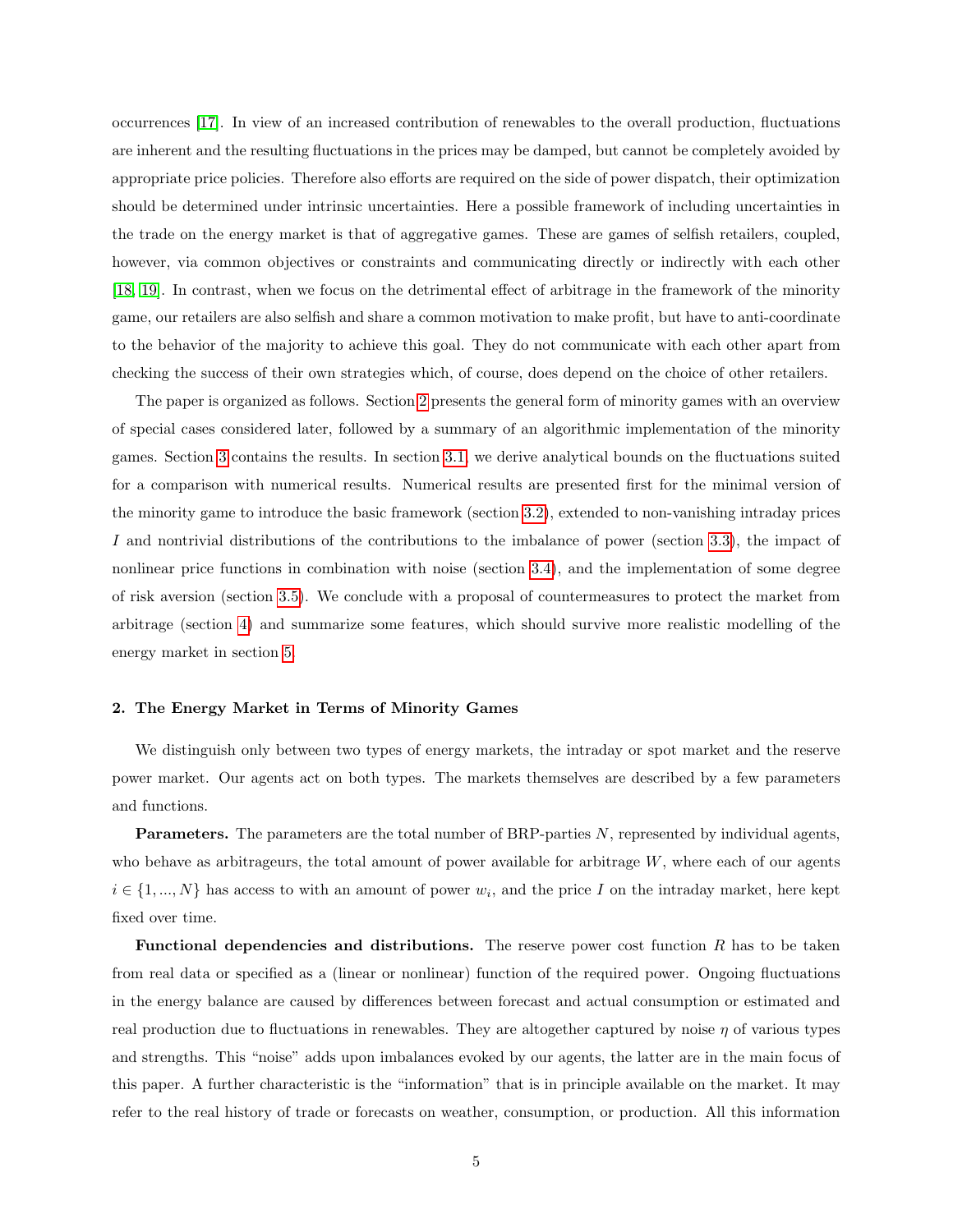will be implemented in a highly stylized way as different options of integer numbers  $\mu = 1, 2, ..., P$ . To each value of  $\mu$ , a value of either +1 or -1 can be assigned (representing the decisions  $\pm 1$ ), leading to  $2^P$  possible strings of  $\pm 1$ , which later will serve as a "pool" of strategies, to be defined below. Thus information enters only indirectly in the choices of strategies. Here the information represented as  $\mu$  is treated as a random variable, drawn uniformly at random from  $1, \ldots, P$  for any given instant in time.

Agents, the players of the game. Our agents are the players of the minority games. They represent BRP-parties, but do not share all activities of general traders (whose aim is to trade such that upcoming or existing imbalances get balanced, while profiting from regular trade of energy). Our agents are arbitrageurs with two possible decisions  $a_i = \pm 1$ . According to our convention, for  $a_i = +1$ , the agent sells energy on the intraday market, while not feeding enough power into the grid. (This should mimic a situation where the agent tries to buy reserve energy at a price  $R < I$  and trades energy on the intraday market as an uncovered sale.) For  $R < I$ , his payoff per unit of power<sup>[4](#page-5-0)</sup>  $u_i$ , given by

<span id="page-5-1"></span>
$$
u_i := a_i(I - R),\tag{1}
$$

will be positive, for  $I < R$  and otherwise the same behavior, his payoff will be negative. In contrast, the decision  $a_i = -1$  represents a situation, in which the agent buys energy on the intraday market and feeds too much energy into the grid. This is beneficial (detrimental) for him if  $I < R$  ( $I > R$ ), leading to  $u_i > 0$  $(u_i < 0)$ , respectively. Independently of whether the agent has a positive or negative payoff, his decisions can contribute to an imbalance of the market.

If we term the total imbalance or shortage of power, caused by the actions of all agents, "arbitrage" A, the arbitrage is given as

$$
A = \sum_{i=1}^{N} w_i a_i . \tag{2}
$$

The weights  $w_i$  with which the agents contribute to the arbitrage need not be chosen uniformly, but from some distribution  $P_w(w_i)$ . The arbitrage A adds upon other sources of imbalance, summarized under  $\eta$ . (Note that if  $A + \eta$  is positive, some agents can actually reduce the total imbalance by playing  $a_i = -1$ , and vice versa.) The price of the reserve power is a function of the total imbalance  $A+\eta$  (see section [1\)](#page-0-1), denoted as  $R(A + \eta)$ . Therefore, more precisely, including this in Eq. [1,](#page-5-1) the pay-off (per unit of power) for an agent  $i$  is given by:

<span id="page-5-2"></span>
$$
u_i = a_i \cdot [I - R(A + \eta)]. \tag{3}
$$

Since the reserve power is activated according to the merit order, a larger imbalance means that more expensive reserve power is activated. Thus, the reserve power price is increasing when the imbalance grows:  $\frac{dR(x)}{dx} > 0$  (discussed in more detail in [Appendix B\)](#page-27-0). Figures [1\(](#page-6-0)a) and 1(b) show historical values of I and the typical shape of the reserve power price function  $R$ , respectively.

<span id="page-5-0"></span><sup>&</sup>lt;sup>4</sup>His total payoff is given by  $w_i \times u_i$ .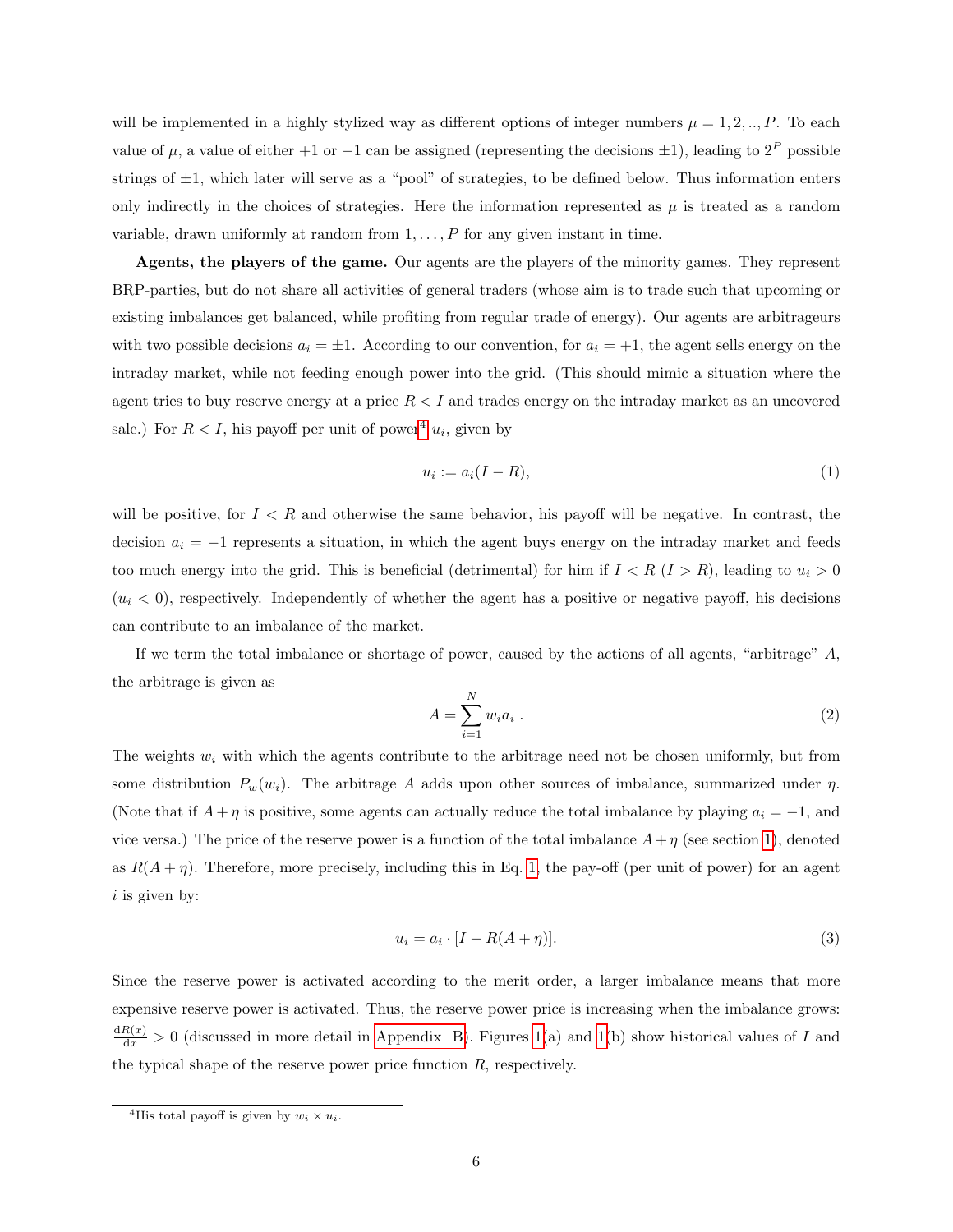

<span id="page-6-0"></span>Figure 1: (a) Histogram of the average price on the intraday market over all 15-min intervals (weighted over the total amount of power during these intervals), between 01-01-2017 00:00 and 07-11-2017 24:00, log y-scale. Data are chosen from [\[20\]](#page-30-5). (b) The reserve power price (for secondary reserve) as a function of the size of the total imbalance, on June 1st, 2020, 16:00-20:00 (data are taken from [\[21\]](#page-30-6)). The shape is typical, however, numerical values differ between the four-hour intervals. In particular it can happen that prices are significantly lower than the ones displayed here, leading to dangerous situations.

Strategies of the game. Aspects of game theory enter in how the agents take their decisions. The decisions are based on strategies  $s^{i}(\mu) = a_{i} \in \{\pm 1\}, \mu \in \{1, ..., P\}.$  These are maps from information coded in  $\mu$  to decisions  $a_i = \pm 1$ . In this section we give only an overview of the different choices that we consider later in more detail. Each agent can have  $S \geq 1$  strategies, which need not be homogeneously chosen between the agents, in general they will differ. Strategies could be intrinsically time-dependent. However, we consider those which themselves are constant over time, while the agents may switch between different choices. Moreover, they can be deterministic or stochastic. In section [3.1](#page-8-1) we consider stochastic strategies where each agent i chooses  $a_i = 1$  with probability  $p_i$  and  $a_i = -1$  with probability  $1 - p_i$  (independently of  $\mu$ ). If strategies are chosen deterministically, those which are available to the agents are chosen as a certain subset of the pool of all  $2^P$  strategies<sup>[5](#page-6-1)</sup>. The subset can be chosen uniformly randomly or with a certain bias, the latter case is considered in section [3.3.](#page-13-0) In the course of time, individual agents can switch between the S strategies that had been selected from the pool of  $2^P$  ones, depending on their learning process. During the learning phase they evaluate the success of all their strategies in the past, keeping track of their evaluations, recursively defined according to

<span id="page-6-2"></span>
$$
U_{s^i}^{t+1} = U_{s^i}^t + s^i(\mu^t) \cdot [I - R(A^t + \eta^t)] \tag{4}
$$

with  $s^{i}(\mu^{t})$  denoting the decision of agent i according to strategy s, given information  $\mu$  at time t, so  $s^{i}(\mu^{t}) \cdot [I - R(A^{t} + \eta^{t})]$  denotes the payoff at time t in the past. In comparing the score of his different strategies, the agent uses for all of them (usually for both if  $S = 2$ ) the actual value  $A<sup>t</sup>$  that was measured

<span id="page-6-1"></span><sup>&</sup>lt;sup>5</sup>The number of possible strategies  $2^P$  equals the number of maps from the information coded in  $\mu = 1, \ldots, P$  to the decisions  $\pm 1.$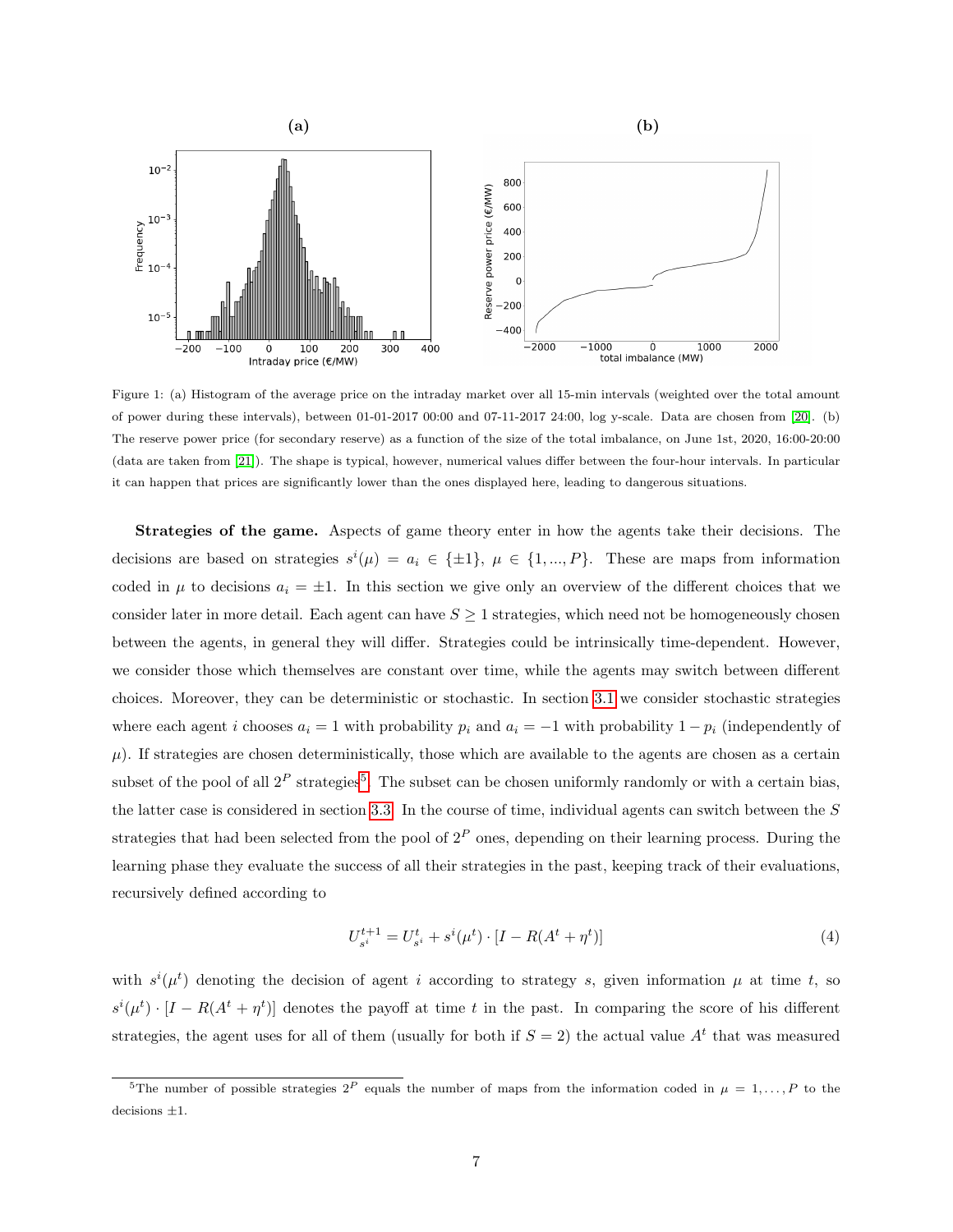when he decided in favor of one strategy at time t. In the evaluation he therefore neglects the change in  $A<sup>t</sup>$ caused by himself if he had chosen another strategy than the actually chosen one. (This error of the order of  $1/N$  need not be negligible in certain cases.) At time  $t+1$  he chooses the strategy that would have been the best one in hindsight according to his evaluation. Additionally, in section [3.5](#page-18-0) we will implement a certain degree of risk aversion by a constraint that an agent only takes a decision if the expected payoff lies above some threshold  $\epsilon$ , otherwise he refrains from playing at this time step.

**Observables.** Our main observables are the expected amount of arbitrage  $\langle A \rangle$  and the variance in the amount of arbitrage  $\sigma_A^2 \equiv \langle A^2 \rangle - \langle A \rangle^2$ , averaged over time, as a function of the model parameters N, P, risk aversion  $\epsilon$ , price function R, and the choice of the external imbalances  $\{\eta^t\}$ . We measure the resulting distribution of A, and, importantly, the associated fluctuations  $\sigma_A$  and their scaling. The main interest is in the dependence of  $\sigma_A$  on the model parameters. Large fluctuations may lead to outliers in the amount of arbitrage and induce an exhaustion of the reserve energy.

Agent Based Modelling of Minority Games. Apart from the analytical derivation of bounds on the fluctuations in section [3.1,](#page-8-1) the steps of the agent-based-modelling can be summarized in the following algorithm:

### • Initialization and fixing the choices

Choose the parameters: the number of agents  $N$ , the number of patterns of information  $P$ , the intraday price I, the number of strategies S and the price function  $R(x)$ . Choose the distribution of external noise  $P(\eta)$ , the distributions of weights  $P_w(w_i)$ , the updating rules for the evaluations  $U_{s_i}^{t+1}$  (we will here only consider the updating rule given in Eq. [4\)](#page-6-2) and set the initial values for  $U_{s_i}^{t=0}$  (here we always set them to zero). Choose furthermore the value of the bias in the strategies  $p$  and assign (in general different) subsets of  $S$  strategies to each agent. Each strategy  $s$  is drawn at random from the space of  $2^P$  possible strategies, with the bias  $P(s(\mu) = 1) = p$  and  $P(s(\mu) = -1) = 1 - p$ . Keep these sets of strategies for each agent fixed over the simulation time.

• Learning phase

All agents simultaneously update their evaluation  $U_i$  at time  $t + 1$ , based on the measured value of  $A^t = \sum_i w_i a_i^t$  to determine the most promising strategy  $s_i^{best}$  in hindsight (the strategy out of their subset of strategies with the highest evaluation). The signal  $\mu^{t+1}$  is drawn uniformly from  $1, \ldots, P$ . All agents use the same signal  $\mu^{t+1}$ , select the most promising strategy and decide accordingly:  $a_i = s_i^{best}(\mu)$  at time  $t + 1$ . Repeat the learning steps until the observables converge. The specific stopping criterion that we use is as follows: Calculate  $\sigma_A$  both for the last quarter of time-steps and for the third quarter of time-steps. If the difference between these values is less than  $0.1\%$ , stop the simulation and calculate observables over the last half of all time-steps. Otherwise continue.

• Measurement of observables

Calculate the mean value of arbitrage  $\langle A \rangle$  as  $\sum_{t=t_0}^{t_0+T} A^t$  from the last T measurements as well as the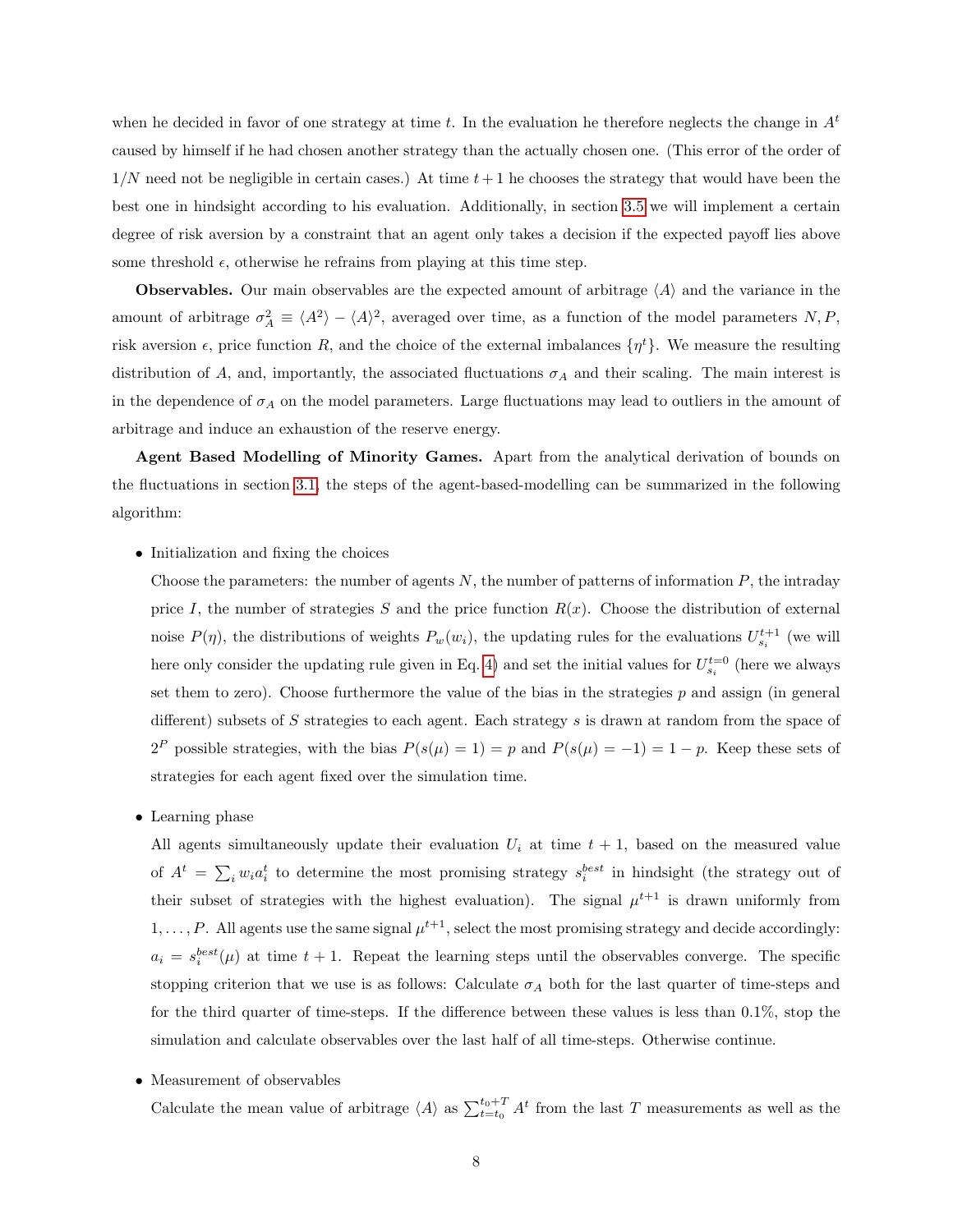histogram of A over the time interval T. Calculate the corresponding fluctuations  $\sigma_A$ .

- Gain statistics for the measurements
	- Repeat the whole procedure so far, including a new initialization of the strategies, for 100 times and average  $\langle A \rangle$  and  $\sigma_A$  over the hundred iterations. (As we shall see, depending on the ratio of P/N the results may depend on the initialization.)

#### <span id="page-8-0"></span>3. Results

#### <span id="page-8-1"></span>3.1. Fluctuations of arbitrage: Analytical bounds in limiting cases

The pay-offs and possible decisions given in the previous section define a game. To gain some insight into the structure of the pay-offs and its influence on the agents, we consider a version where the game is played only once (in reality the game is repeated every 15 minutes, which we will investigate in more detail in section [3.2\)](#page-10-0). To find the expected behaviour of the BRPs, we first try to find Nash equilibria (following a standard game-theoretical procedure [\[22\]](#page-30-7)). These are sets of strategies where no agent has an incentive to deviate from his strategy. In this sense, Nash equilibria are 'stable' solutions of the game.

We consider strategies where each agent i chooses  $a_i = 1$  with probability  $p_i$  and  $a_i = -1$  with probability  $1-p_i$ . If  $p_i$  equals either 0 or 1 the choice is deterministic. Assuming that an individual agent's contribution is small compared to the total imbalance, that is  $w_i/A = \mathcal{O}(\frac{1}{N})$  for all i (while keeping  $R(A + \eta) = \mathcal{O}(1)$ ), then we can neglect the individual agent's contribution to A at large N. A set of  $\{p_i\}$  is a Nash equilibrium if no agent has an incentive to change  $p_i$ . Looking at Eq. [3,](#page-5-2) this is the case when either:

- 1.  $I R(\sum_i w_i + \eta) > 0$  and all  $p_i = 1$ ,
- 2.  $I R(-\sum_i w_i + \eta) < 0$  and all  $p_i = 0$ , or,
- 3.  $\langle I R(A + \eta) \rangle = 0.$

Cases 1 and 2 occur when the difference in intraday price and reserve energy price is so high that there are simply not enough agents to abuse all of the arbitrage opportunities. They correspond to all agents performing arbitrage, respectively by selling or by buying power on the intraday market. The first case corresponds to the aforementioned events in June 2019. Such extreme amounts of arbitrage are rare. Furthermore, measures have been taken to reduce the incentives for the arbitrageurs, reducing the likelihood of case 1 to occur. Case 3 requires less extreme differences in price, and can be expected to occur more often than the other two cases. It is also the more interesting case. Any set  $\{p_i\}$  which leads to this equation being satisfied corresponds to a Nash equilibrium. In general there are many solutions to these equations, each usually corresponding to a different strength of fluctuations around the mean amount of arbitrage and thus to different levels of anti-coordination. Since there are many Nash equilibria, the identification of Nash equilibria as such does not tell the whole story, as it is not clear to which equilibrium interacting agents will converge, or whether they would even converge to an equilibrium at all. Nevertheless it is useful to identify two extremes: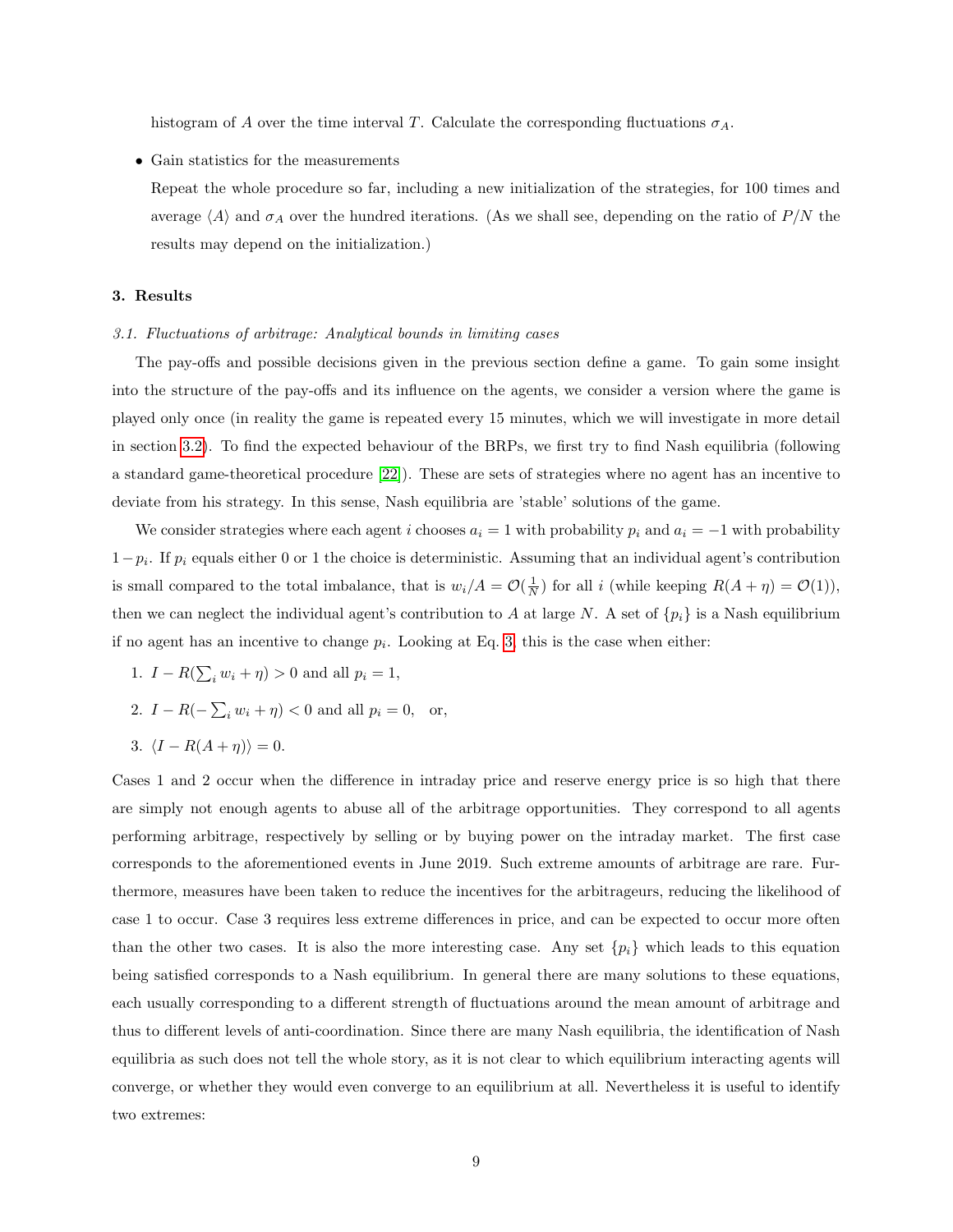• Perfect anti-coordination.

Agents choose deterministically, with  $p_i$  equal to either 0 or 1, such that  $I - R(A + \eta)$  is always equal to zero<sup>[6](#page-9-0)</sup>. It requires the agents to separate themselves into two groups, one group playing  $a = 1$  and the other group playing  $a = -1$ . The sizes of the groups must be such that A solves  $I = R(A + \eta)$ .

• No anti-coordination.

An equilibrium which requires no (anti-)coordination between agents can be found assuming the strategies for all agents are homogeneous, that is  $p_i = p$  for all i. One then needs to find p such that  $\langle I - R(A + \eta) \rangle = 0.$ 

From the agents' point of view, in either case their pay-off is zero up to corrections of order 1/N. Keeping N finite and looking at these corrections, they give an expected total pay-off to all agents of  $\langle (I - R(A +$  $(\eta)$ ) $\sum_i a_i$  =  $\langle A(I - R(A + \eta)) \rangle$ , which is the correlation between A and  $(I - R(A + \eta))$ . Since  $R(A + \eta)$  is increasing with increasing  $A$ , this pay-off is only zero if the variance of  $A$  is zero, and the pay-off is negative otherwise. The precise value depends on the degree of anti-coordination that the agents achieve. These pay-offs are small (the average pay-off is of order  $1/N$ ), but for finite N one does expect some tendency for the agents to move towards lower variances, and thus achieve some level of anti-coordination. In the 'perfect anti-coordination' equilibrium, the pay-off is exactly zero. From the agents' point of view this is optimal in the sense that arbitrage is maximally exploited just to the limit from which on they make no longer profit. However, it requires internal organization between the agents, and it is not clear how agents would reach this state without explicit agreements. The 'no anti-coordination' solution requires no organization between the agents. In general we expect agents to reach some intermediate position between these extremes. To study the extent to which agents can learn to anti-coordinate, we need to give them some explicit learning dynamics. We will introduce this in section [3.2.](#page-10-0)

Estimates of the order of magnitude of fluctuations. We can find an order of magnitude of the strength of the fluctuations by looking at the variance predicted by the 'no anti-coordination' Nash equilibrium. Let us denote the amount of arbitrage that removes all incentives for further arbitrage by A<sup>∗</sup> . That is, A<sup>∗</sup> is such that the price of reserve power equals the price of power on the intraday market,  $R(A^*+\eta) = I$ . If we approximate R as linear around  $R(A^*+\eta) = I$ , that is  $R(A+\eta) \sim I + c(A-A^*)$  for some c, then a simple solution can be found. If fluctuations around  $A^*$  are small, this is a good approximation. If the reserve price function is linear, one simply has to set the mean amount of arbitrage  $\mu_A \equiv \langle A \rangle = A^*$ , giving  $\langle a \rangle = 2p - 1 = A^* / \sum_i w_i$  and variance:

<span id="page-9-1"></span>
$$
\sigma_A^2 \equiv \langle A^2 \rangle - \mu_A^2 = \frac{W^2}{N/X} \times (1 - \mu_A^2/W^2) = \mathcal{O}(N). \tag{5}
$$

<span id="page-9-0"></span><sup>&</sup>lt;sup>6</sup>Since we assumed each agent's weight  $w_i$  to be of order  $1/N$ , for large N the total amount of arbitrage A is a real number, which can be adjusted to satisfy the equation.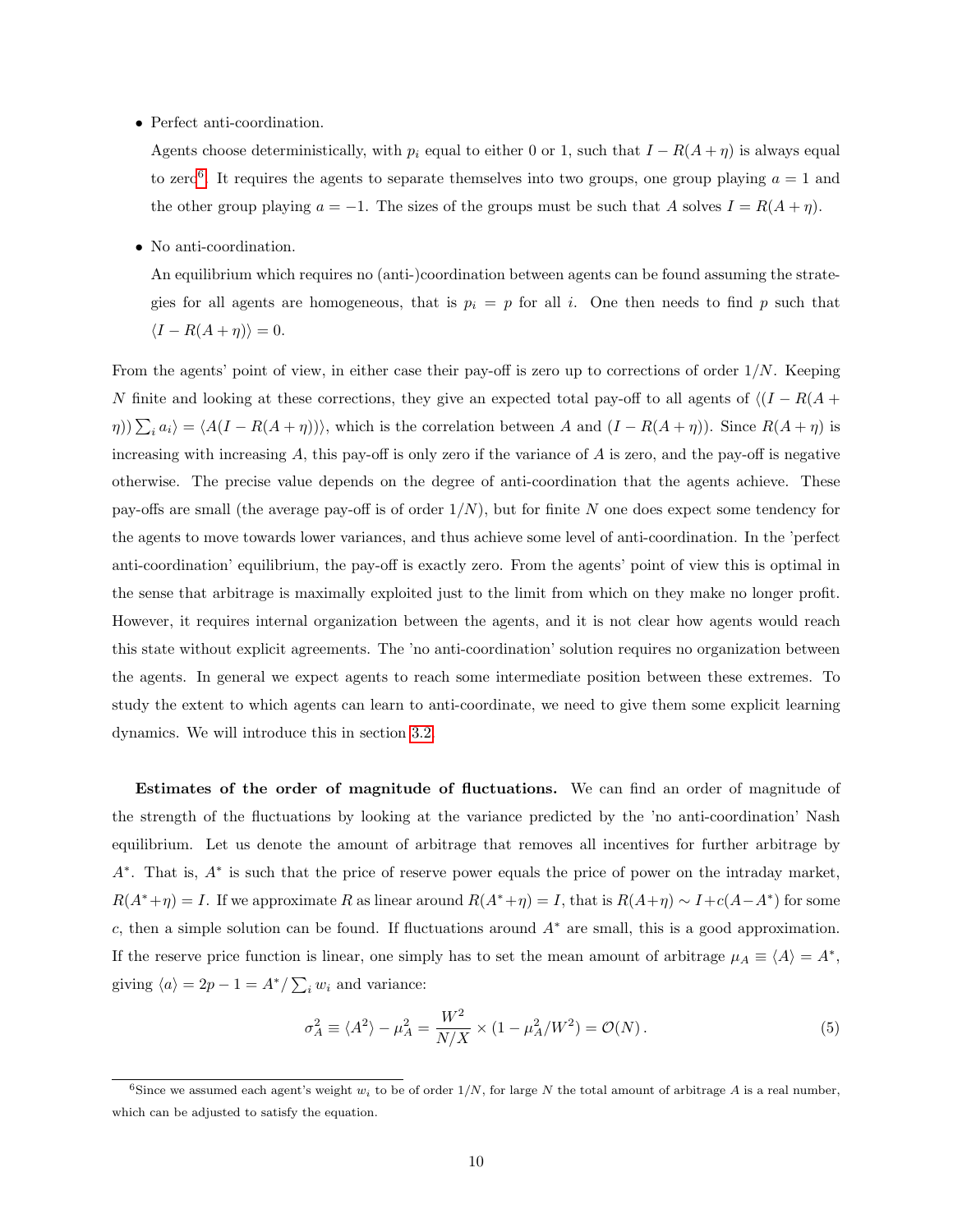Here we defined the total power available for arbitrage by

$$
W \equiv \sum_{i} w_i,\tag{6}
$$

(which is  $\mathcal{O}(N)$ ) and

$$
X \equiv \left(\frac{1}{N} \sum_{i} w_i^2\right) / \left(\frac{1}{N} \sum_{i} w_i\right)^2, \tag{7}
$$

which measures the non-uniformity of the distribution of weights  $w_i$ . (Here expectation values  $\langle \ldots \rangle$  refer to the distribution of  $a_i$ .) For a uniform distribution of weights  $X = 1$ , while for a non-uniform distribution it is always greater than 1 (for example, for exponential distributions  $X = 2$ ).  $N/X$  is an effective number of agents contributing to the fluctuations: if  $N'$  agents have (uniform) non-zero weight (and the rest has weight zero), then  $N/X = N'$ . We note that  $W = \mathcal{O}(N)$ , giving also  $\sigma_A^2 = \mathcal{O}(N)$ . In fact, adding an additional arbitrageur always increases  $\sigma_A$ , disproportionally so for arbitrageurs with relatively high weight.<sup>[7](#page-10-1)</sup>

To estimate the significance of these fluctuations to arbitrage on the energy market, we need some estimate of  $A^*$  and of the weights  $w_i$  (note that the variance is actually independent of the coefficient c). In [Appendix](#page-26-0) [A](#page-26-0) we use the description of the events of June 2019 given by [\[1\]](#page-28-0) to make such an estimate, which leads to an order of magnitude  $\sigma_A/\mu_A \approx 0.4 - 0.5$  if we insert the data into Eq. [5.](#page-9-1) The fact that these fluctuations are not much smaller than the expected amount of arbitrage  $\mu_A$ , means that they contribute significantly to the risk of exhausting the reserve power. What is more, in section [3.4](#page-15-0) we will find that for a nonlinear price function, the expected amount of arbitrage itself also changes depending on the magnitude of the fluctuations. These findings make clear that the fluctuations require a careful study.

In summary, the estimate according to Eq. [5,](#page-9-1) derived without any learning process, will be used for comparison with situations in which arbitrageurs have reduced the fluctuations due to learning.

### <span id="page-10-0"></span>3.2. The standard minority game for the energy market

Let us first reproduce known results and discuss the 'standard' minority game, which uses a special case of the pay-off described in section [2.](#page-4-0) This will lead to an understanding of the basic structure of minority games resulting from the learning dynamics. We consider the following case (studied in [\[7\]](#page-29-3)):

• The weights  $w_i$  are uniformly equal to 1, • the intraday price  $I = 0$ , • the imbalance due to other causes  $\eta = 0$ ,  $\bullet$  the reserve price is given by  $R(A + \eta) = R(A) = A/N$ . This gives the payoff:

$$
u_i = -a_i A/N. \tag{8}
$$

We note that setting  $R(A) = cA/N$  for some constant c simply multiplies the payoffs by c and does not change the behaviour of the agents compared to the  $c = 1$  case. We furthermore note that the authors of [\[5\]](#page-29-1) study the payoff  $u_i = -a_i \text{sgn}(A)$  instead. We follow the learning dynamics introduced in section [2.](#page-4-0) The

<span id="page-10-1"></span><sup>&</sup>lt;sup>7</sup>To be precise, adding an arbitrageur with weight  $w_j \ll W_{tot}$  and expanding the variance  $\sigma_A^2$  to first order in  $w_j/W_{tot}$ , we find that it is multiplied by a factor  $1 + w_j \frac{2\mu_A^2}{W(W^2 - \mu_A^2)} + \frac{w_j^2}{\sum_i w_i^2} > 1$ .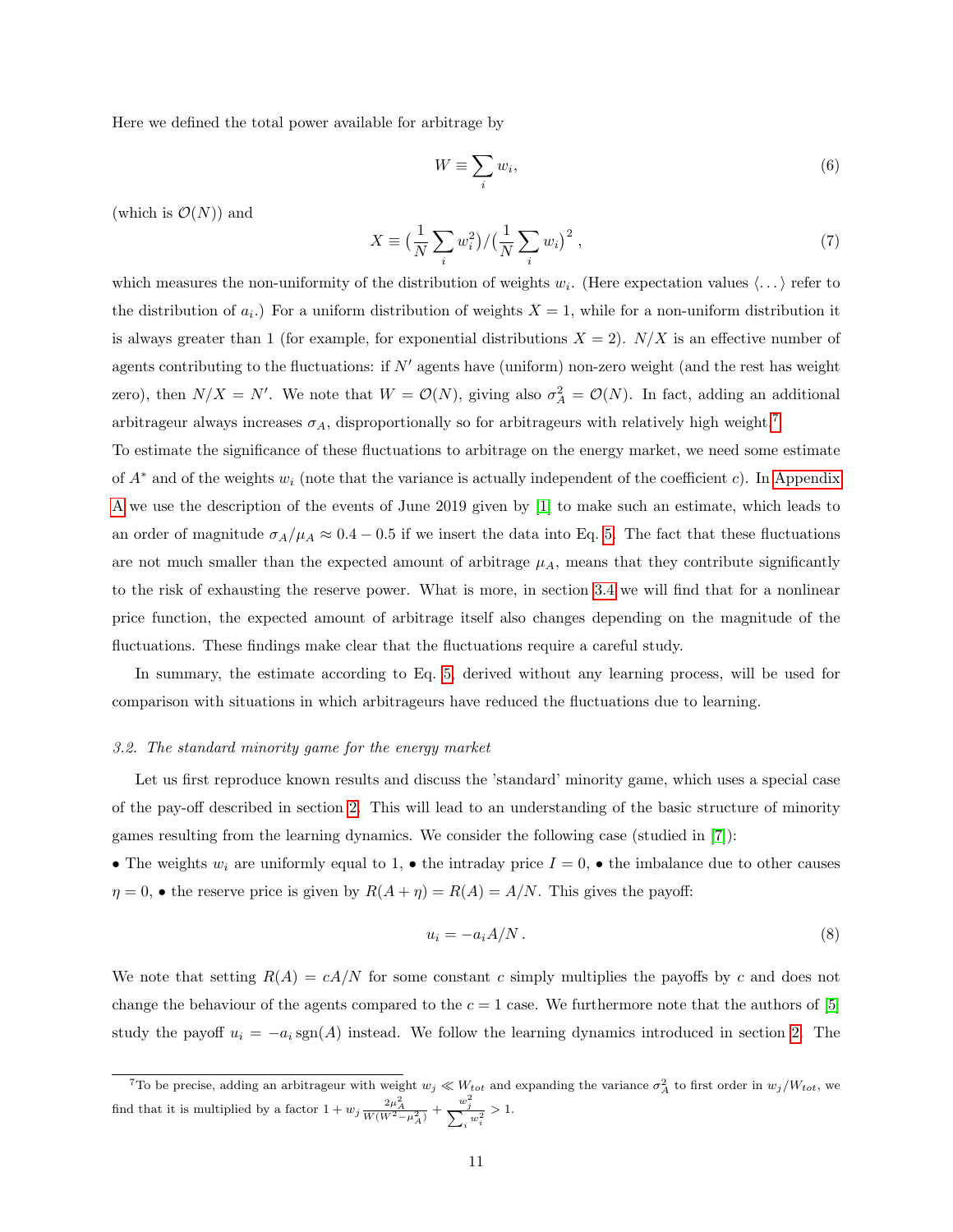

<span id="page-11-0"></span>Figure 2: (a) The evolution of  $A^t$ , for  $N = 4100$ ,  $P = 2050$  and  $S = 2$ , showing its decrease as a function of time. (b) A histogram of  $A^t$  (for the same parameters) over  $10^6$  time-steps. The solid line shows a Gaussian distribution with the same variance as the histogram.

strategies are drawn with zero bias: In any given strategy,  $a = 1$  has the same probability of occurrence as  $a = -1$ .

Let us now see the type of behaviour resulting from these dynamics. As a starting point we consider particular values of the parameters:  $N = 4100$ ,  $P = 2050$  and  $S = 2$ . The time evolution of  $A<sup>t</sup>$  is shown in Fig. [2\(](#page-11-0)a). The precise value of  $A<sup>t</sup>$  at a given time-step is highly unpredictable. Plotting a histogram of all the values attained by  $A^t$ , Fig. [2\(](#page-11-0)b) shows that the values of  $A^t$  follow a Gaussian distribution. A general trend in the time evolution of  $A$  (Fig. [2\(](#page-11-0)a)) can furthermore be observed: For small t, values of  $A$  that are far from the average value are relatively common; as time evolves the agents learn to anti-coordinate, and such values become more rare. We can quantify this effect by interpreting the histogram shown in Fig. [2\(](#page-11-0)b)



<span id="page-11-1"></span>Figure 3: Evolution of  $\sigma_A$  for  $N = 4100$ ,  $P = 2050$  and  $S = 2$ , showing that the agents learn to anti-coordinate;  $\sigma_A$  is calculated by using a running average over 2000 time steps, only initially it is equal to  $\sqrt{N}$  as naively expected.

as a probability distribution from which  $A<sup>t</sup>$  are drawn independently. Indeed, in ref. [\[8\]](#page-29-4) it is shown that for a wide range of parameters, including the ones chosen here,  $A<sup>t</sup>$  are effectively behaving like random variables.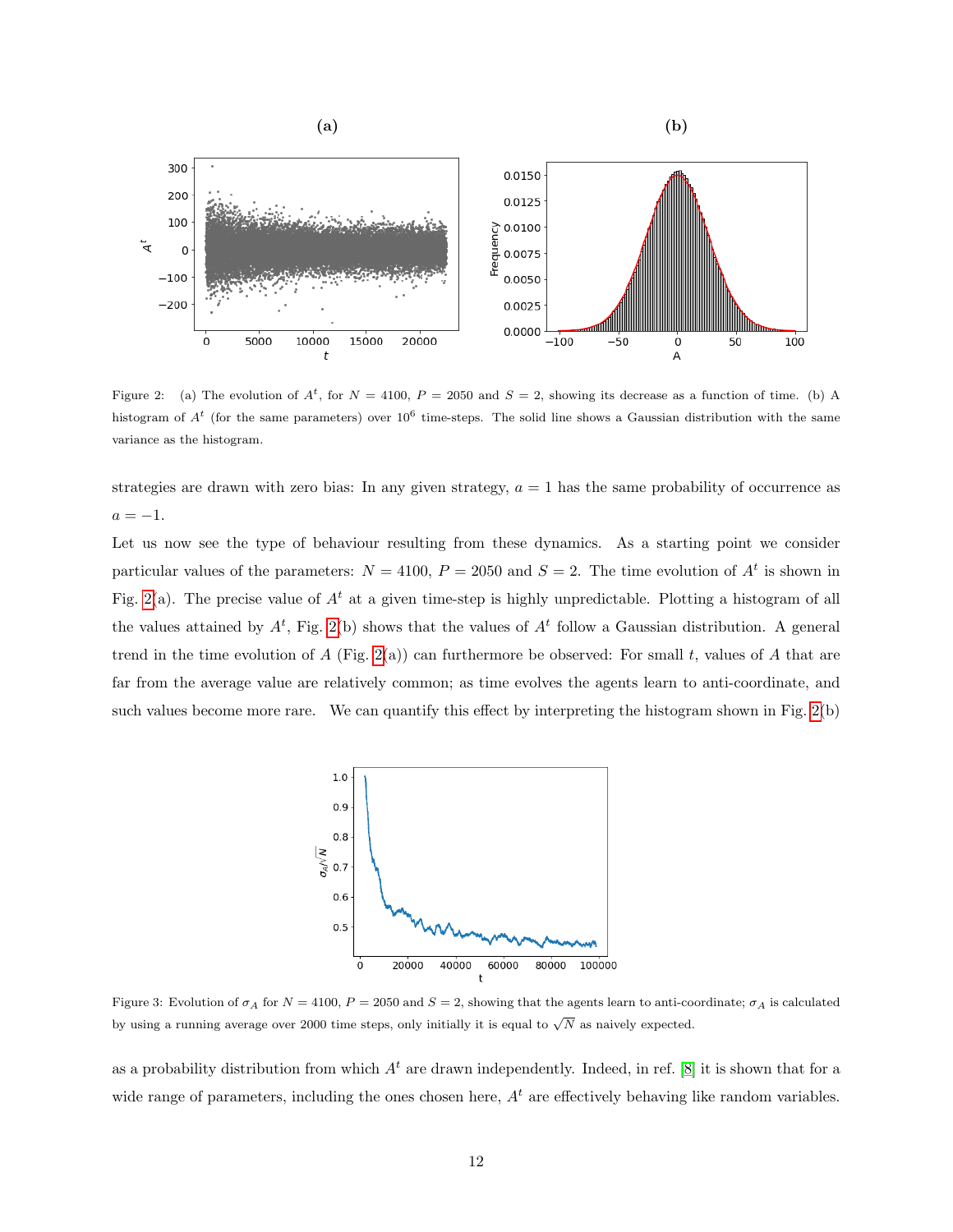<sup>[8](#page-12-0)</sup>. Averages over the distribution  $P(A)$  from which  $A<sup>t</sup>$  are drawn can then be calculated by performing time averages:

$$
\langle f(A) \rangle_P \equiv \frac{1}{T} \sum_{t=t_0}^{t_0+T} f(A^t), \qquad (9)
$$

for large T and  $t_0$ . Time instants  $t_0$  and  $t_0 + T$  determine the time interval over which the average is taken, and the distribution  $P(A)$  is assumed to remain (approximately) the same throughout this interval<sup>[9](#page-12-1)</sup>. The statement that values of  $A<sup>t</sup>$  become closer to the mean as the agents learn to anti-coordinate, translates then to the statement that the variance  $\sigma_A^2 \equiv \langle A^2 \rangle - \langle A \rangle^2$  decreases as time progresses.

The time evolution of  $\sigma_A$  is shown in Fig. [3.](#page-11-1) At the start of the game, agents have not yet learned to anti-coordinate, and they behave according to the 'no anti-coordination' Nash equilibrium (which would give  $\sigma_A/$ √  $N = 1$ ). As time goes on, they learn from the results in the past to predict A to some extent: The agents effectively achieve some degree of anti-coordination, and thereby decrease the fluctuations in A.

The extent to which they anti-coordinate depends on the values of the parameters. Even for this simplest case, we have three different parameters to tune:  $N$ ,  $P$  and  $S$ . To investigate the dependence of the collective behaviour on these parameters, we run the minority game for different values of  $N$ ,  $P$  and  $S$ . For any given set of parameters, we run the minority game until  $\sigma_A$  converges to a constant value (see section [2\)](#page-4-0). The values of  $\sigma_A$  to which the system converges are shown in Fig. [4\(](#page-13-1)a) for fixed N, and varying values of P and S. For each of the values of S, the standard deviation  $\sigma_A$  to which the system converges shows a non-trivial dependence on  $P$ . For high  $P$ , the agents fail to reach any anti-coordination at all, and behave equivalently to the 'no anti-coordination' Nash equilibrium. As  $P$  is lowered, the anti-coordination that the agents achieve increases, until finally a turning point is reached, where  $\sigma_A$  shoots up, eventually reaching values much higher than they would have achieved if they had not learned at all.

Different values of N are easily incorporated, as  $\sigma_A/$ √ N depends only on the ratio  $\alpha \equiv P/N$  [\[5,](#page-29-1) [7\]](#page-29-3); this is shown for  $S = 2$  in Fig. [4\(](#page-13-1)b). The same holds for  $S > 2$ . The non-monotonic behaviour is known to be due to a phase transition at  $\alpha_c \approx 0.34$  ([\[5,](#page-29-1) [7\]](#page-29-3)). The phase transition corresponds to a type of transition known from the theory of disordered systems, called replica-symmetry breaking [\[5,](#page-29-1) [23\]](#page-30-8). For  $\alpha > \alpha_c$ , the distribution from which A is effectively drawn is Gaussian, as in Fig. [2\(](#page-11-0)b) (and repeated in Fig. [5\(](#page-13-2)a)). The low- $\alpha$  phase shows qualitatively different behaviour: The histogram shown in  $5(b)$  shows that the distribution of A is no longer Gaussian, and has rather extreme outliers. In the context of the reserve power these outliers represent dangerous situations, where the amount of arbitrage is much higher than would be naively expected.

The low- $\alpha$  phase has the further detrimental property that  $\sigma_A/$ √ N increases with decreasing  $\alpha$ ; Fig. [4\(](#page-13-1)b) shows that for small  $\alpha$ , the standard deviation scales as  $\sigma_A/$ √  $\overline{N} \sim 1/\sqrt{\alpha}$ . Since  $\alpha = P/N$ , this means that

<span id="page-12-0"></span><sup>&</sup>lt;sup>8</sup>This is despite the fact that once the initial conditions have been chosen (i.e. the strategies have been drawn), the process is completely deterministic. The randomness is effective, caused by the large amount of agents interacting disorderedly with each other. Such an effect occurs more often in disordered systems [\[23\]](#page-30-8).

<span id="page-12-1"></span><sup>&</sup>lt;sup>9</sup>This is true for  $t_0 \gg T$ , as shown in [\[7\]](#page-29-3) that the system eventually approaches a fixed distribution  $P(A)$ .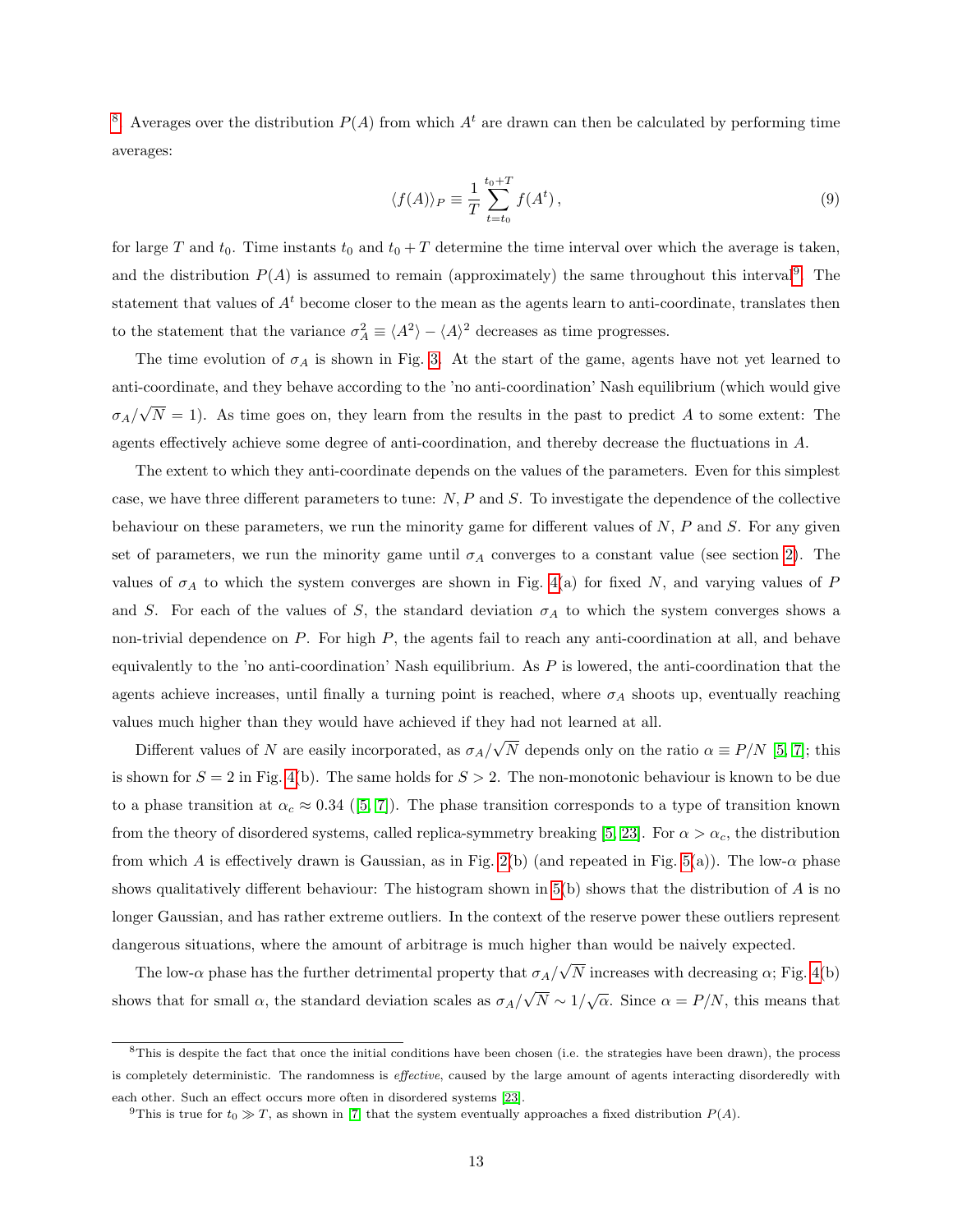

<span id="page-13-1"></span>Figure 4: (a) Scaled fluctuations of arbitrage for  $N = 1025$ , as a function of P for different S. Each data-point is an average over 100 samples. The dashed line corresponds to the hypothetical case, where agents would not have learned at all, given by the 'no anti-coordination' Nash equilibrium. (b) Scaled fluctuations for  $S = 2$ . The curves for different N collapse on each other if they are shown as a function of  $\alpha \equiv P/N$ .



<span id="page-13-2"></span>Figure 5: Histograms of  $A^t$  (after convergence) for (a)  $\alpha = 1 > \alpha_c$  and (b)  $\alpha \approx 0.0076 < \alpha_c$ ;  $N = 4100$ , averages over  $10^6$ time-steps. For  $\alpha < \alpha_c$  (b), the distribution is strongly non-Gaussian, in contrast to the  $\alpha > \alpha_c$  case (a).

for fixed  $P$  the deviations scale as  $\sigma_A \sim N$  instead of the expected  $\sigma_A \sim$ √ N. The strength of the fluctuations therefore depends non-trivially on the number of agents N. Starting at high  $\alpha$  (low N),  $\sigma_A$ / √ N is more or less constant and equal to 1. Therefore,  $\sigma_A$  increases as  $\sqrt{N}$ , as one would initially expect. Increasing N further decreases  $\alpha$  and actually makes  $\sigma_A$  growing slightly slower  $(\sigma_A/$ √ N decreases, as seen in Fig.  $4(b)$ , due to anti-coordination by the agents). Increasing  $N$  even more, the phase transition is reached, until eventually  $\sigma_A \sim N$ .

#### <span id="page-13-0"></span>3.3. Non-vanishing intraday prices and non-uniform participation of arbitrageurs

To apply the ideas developed for the minority game to reserve power arbitrage, we need to generalize the game to more realistic assumptions. First of all, let us consider some realistic parameter values. Formally we follow in this section ref.  $[6]$ , where, however, the meaning of  $I$  is quite different. In ref.  $[6]$ , the El Farol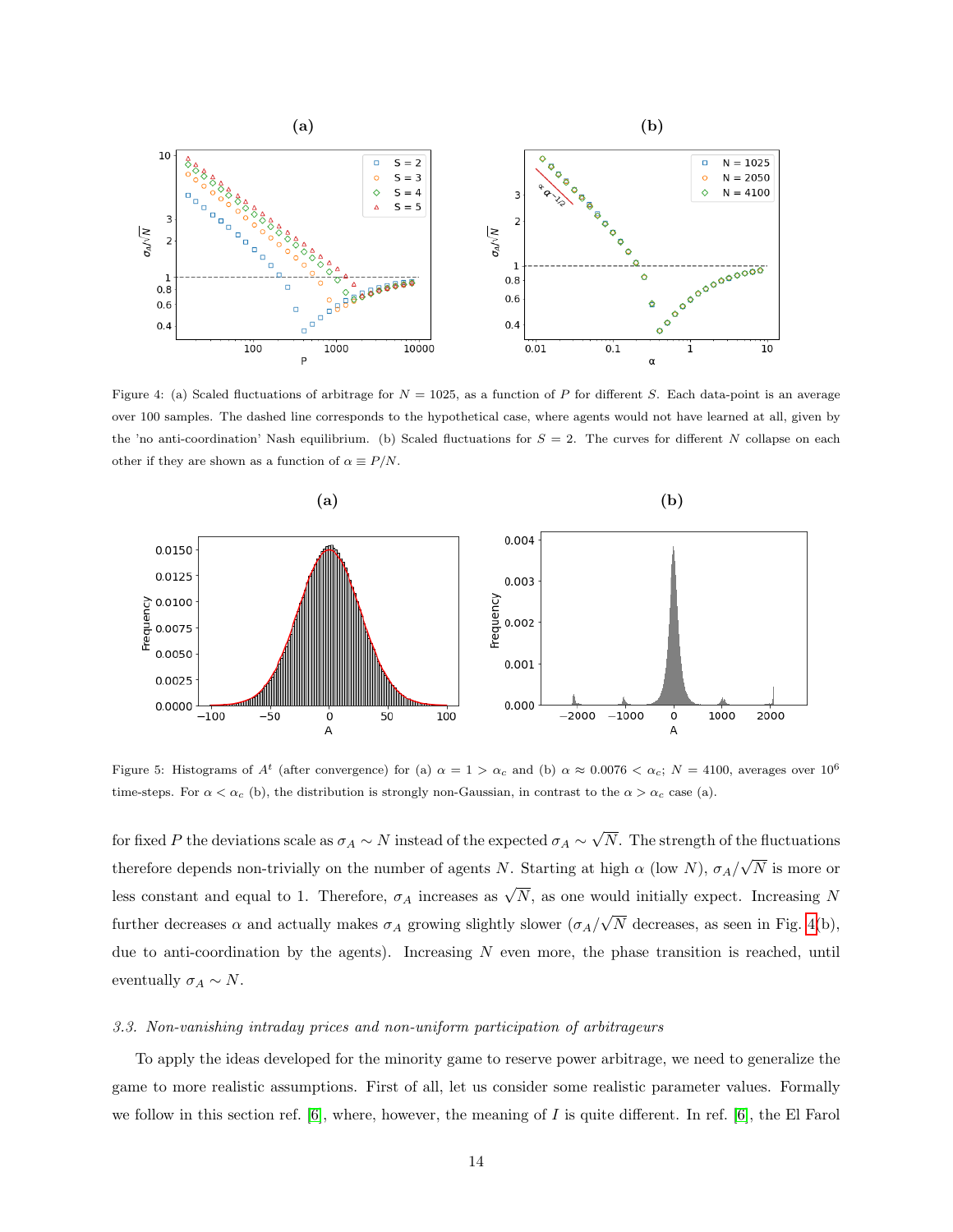bar problem is studied (the prototype realization of a minority game), where  $W = N$  players consider going to the El Farol bar, and I plays the role of the maximum number of visitors of the El Farol bar, for which the available space in the bar is still convenient for the visitors. We leave  $W$  and  $I$  arbitrary, and first take the weights uniformly:  $w_i = W/N$ . We note that the value of W simply rescales the amount of arbitrage A, and for linear cost-functions therefore does not influence the dynamics. The case discussed in the previous section corresponds to  $W = N$  and  $I = 0$ .

We change the bias of the initial drawing of strategies (as discussed in section [2\)](#page-4-0) such that  $a = \pm 1$  occur following the probabilities given by the no anti-coordination Nash equilibrium (section [3.1\)](#page-8-1). In this way, if agents have only one strategy  $(S = 1)$ , implying they have no ability to learn, they behave according to the no anti-coordination Nash equilibrium. Here we will choose also  $S = 2$ , for which it is not automatically guaranteed that they approach this Nash equilibrium. We note that for realistic learning dynamics also the bias itself should be obtained by some learning process; to our knowledge, no such dynamics has been studied so far, although it would amount to an interesting extension. We stick with the procedure given in [\[6\]](#page-29-2), and change the bias as discussed above, according to the no anti-coordination Nash equilibrium. This corresponds to choosing  $a_i = \pm 1$  with probabilities  $p = \frac{1}{2} \pm \frac{1}{2} \frac{A^*}{W}$ . As a reminder,  $A^*$  solves  $I - R(A^* + \eta) = 0$ . For linear reserve price function  $R$ , it is equal to the mean amount of arbitrage. The no anti-coordination Nash-equilibrium would give (assuming uniform weights) the standard deviation:

$$
\sigma_A = \frac{\sqrt{W^2 - A^{*2}}}{\sqrt{N}} = \frac{W}{\sqrt{N}} \times \sqrt{1 - (A^*/W)^2} \,. \tag{10}
$$

For  $S = 1$  the agents do not learn, and (due to the bias) behave according to this Nash equilibrium, defined in terms of the probability p in the stochastic strategy which leads to  $I - R(A^* + \eta) = 0$ . For  $S \ge 2$  the agents are able to learn, and the fluctuations can deviate from Eq. [10.](#page-14-0) The authors of [\[6\]](#page-29-2) show that in the high- $\alpha$  phase the standard deviation still scales exactly with  $\sqrt{W^2 - A^{*2}}$ , simply replacing the first equality sign in Eq. [10](#page-14-0) with proportionality:

<span id="page-14-1"></span><span id="page-14-0"></span>
$$
\sigma_A \propto \frac{\sqrt{W^2 - A^{*2}}}{\sqrt{N}},\tag{11}
$$

where the proportionality factor depends on  $\alpha$ . However, while the proportionality is exact in the high- $\alpha$ phase, there is a small correction in the low- $\alpha$  phase.

To illustrate the scaling according to Eq. [\(11\)](#page-14-1), we will use the reserve price function  $R(A + \eta) = A$ . Solving  $I - R(A^* + \eta) = 0$  then simply gives  $A^* = I$ . In Fig. [6\(](#page-15-1)a) we plot the resulting standard deviation as a function of  $\alpha$ , for different values of I. The results are nearly indistinguishable from simply multiplying the standard deviation by  $\sqrt{W^2 - I^2}$  (Fig. [6\(](#page-15-1)b)).

The case with non-uniform weights has been worked out in  $[8]$ . It was found that for weights  $w_i$ , drawn from a distribution  $P_w(w)$ , the results are not simply changed through the scaling  $\sigma_A \propto$ √  $\overline{X} \equiv \sqrt{\overline{w^2}/\overline{w}^2},$ (where the overbar denotes an average over  $P_w(w)$ ), which is what the 'no anti-coordination' Nash equilibrium would imply (section [3.1\)](#page-8-1). In Fig. [7\(](#page-16-0)b) we show the results for an exponential distribution  $(X = 2)$ , the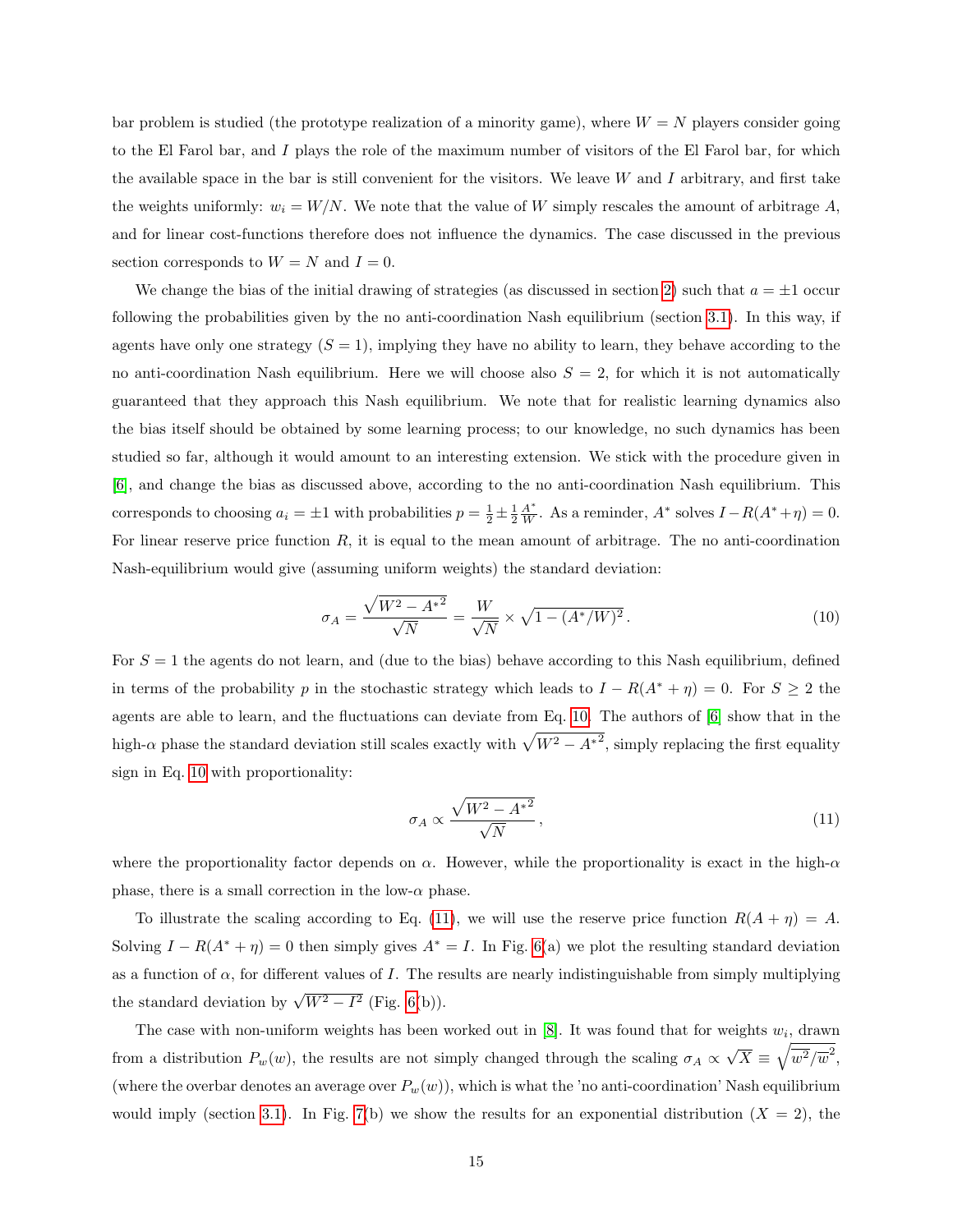

<span id="page-15-1"></span>Figure 6: Rescaling of the fluctuations as a function of  $\alpha$  for various intraday prices I with  $N = 1025$  and  $S = 2$ ,  $P = \alpha N$ . Each data point is an average over 100 samples. For further explanations see the text.

Pareto distribution  $P_w(w) \propto w^{-4}$  for  $w > 2/3$  (which has  $X = 4/3$ ), and for the realistic distribution described in [Appendix A](#page-26-0) ( $X \approx 5$ ). The distributions are furthermore visualized in Fig. [7\(](#page-16-0)a). Fig. 7(b) shows that even though the scaling  $\sigma_A \propto$ √  $X$  is not exact, it still gives a good approximation. This is despite the fact that the realistic distribution has a very small effective number of agents  $(N/X \approx 23)$ . It is remarkable that even in this case the expected finite size effects due to small  $N/X$  and the realistic weights of contributions to the overall power W do not interfere with the underlying structure of a phase transition.

The scaling of the variance  $\sigma_A^2 \propto (W^2 - I^2)/(N/X)$  according to Eq. [5](#page-9-1) is not exact. However, in this section we have found that despite a few quantitative differences, the scaling gives a very good approximation over a large range of different values. Apparently the choice of bias in the selected strategies (here also for  $S \geq 2$ ) is responsible for the success of the scaling relation. It thus provides a very useful way of understanding the behaviour of the variance of A for a very wide variety of intraday prices I and distributions of weights  $\{w_i\}$  and should be exploited for optimizing the choice of parameters in realistic market designs.

### <span id="page-15-0"></span>3.4. Noise in combination with nonlinear power price functions

In general, arbitrage is not the only contribution to the total imbalance. Even in the absence of arbitrage, there are BRPs that do not have their portfolio balanced due to deviations of renewable power or consumption from their predictions. As in section [2](#page-4-0) we denote the imbalance caused by these fluctuations by  $\eta$ . Since by definition the deviations cannot be predicted by the BRPs, we treat them as a random variable, with zero mean. They are independently drawn for each time-step, from a distribution which has to be specified. They thus introduce noise into the minority game. We will now inspect how this noise affects the dynamics of the agents.

#### 3.4.1. Linear reserve power price

First, let us understand how the noise changes the pay-off for the agents. Up to order  $1/N$ , we can split the expected pay-off of correlated a and  $I - R(A + \eta)$  into the product  $\langle a \rangle \langle I - R(A + \eta) \rangle$ . The expectation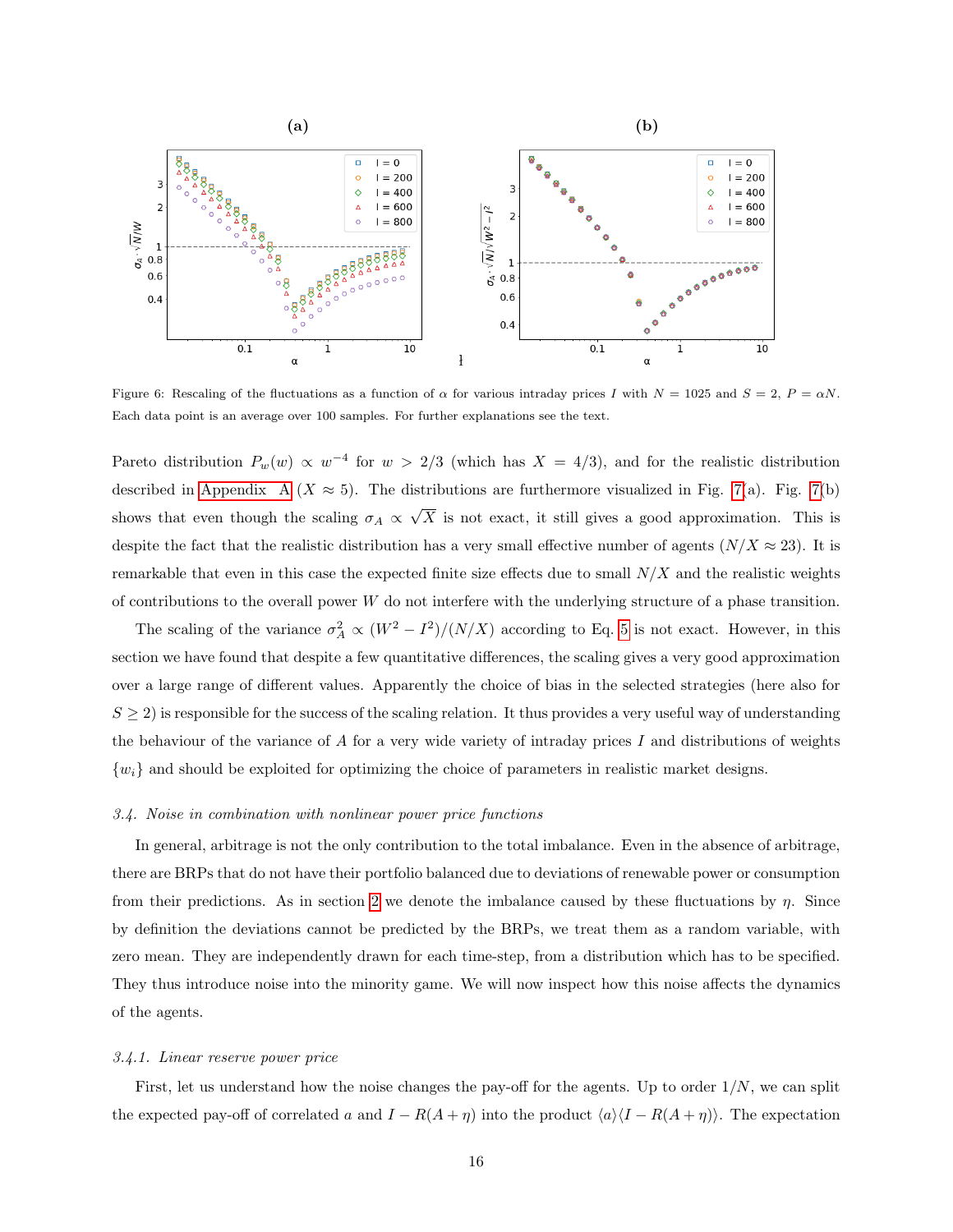

<span id="page-16-0"></span>Figure 7: (a) Visualization (with logarithmic y-scale) of different weight distributions: an exponential distribution, a Pareto distribution with  $P_w(w) \propto w^{-4}$  and the realistic distribution described in [Appendix A,](#page-26-0) all scaled such that  $\langle w \rangle = 1$ . (b) Rescaled fluctuations for different weight distributions, where the rescaling is prescribed by the 'no anti-coordination' Nash equilibrium estimate. For the realistic distribution, the weights are set exactly according to [Appendix A;](#page-26-0) for the other distributions, the weights are drawn independently according to the respective distribution  $(N = 4100)$ . Each data point is an average over 100 samples.

 $\langle I - R(A + \eta) \rangle$  thus determines which of the choices  $a_i = \pm 1$  gives a higher pay-off. If we assume linear reserve energy price,  $R(A + \eta) = I + c(A + \eta - A^*)$ , the expected pay-off is given by  $-\langle c \cdot (A + \eta - A^*) \rangle =$  $-c \cdot (\langle A - A^* \rangle + \langle \eta \rangle)$ . Any noise with mean zero will on average not change the preference between  $a_i \pm 1$ . If the learning dynamics happens on time-scales longer than that needed for  $\langle \eta \rangle$  to average out to zero, one thus expects noise in  $\eta$  not to influence the choices of the agents at all, and to be uncorrelated with A. The variance of the total imbalance  $A + \eta$  (denoted by  $\sigma^2$ ) would then simply be the sum of the separate variances:  $\sigma^2 = \sigma_A^2 + \sigma_{\eta}^2$ . The results of Fig. [8](#page-17-0) show that this is indeed the case.

#### 3.4.2. Nonlinear reserve power price

It is well known from the physics of complex systems that noise in combination with nonlinear dynamics may have counterintuitive or unforeseen effects, in particular constructive ones as we shall see in this section. Thus, for a nonlinear reserve power price or pay-off function, the role of noise will be analyzed. For a linear price function we had the simplification that  $\langle I - R(A + \eta) \rangle = c\langle A + \eta - A^* \rangle$  only depends on the mean of  $P(A+\eta)$ , and thus setting it to zero uniquely determines the mean amount of arbitrage. For a nonlinear price function,  $\langle R(A+\eta) \rangle = \int_{-\infty}^{\infty} dx R(x)P(A+\eta = x)$  depends on the whole distribution of  $A+\eta$ . To understand how this changes the outcomes of the game, let us first consider the price function up to quadratic order around A<sup>∗</sup> :

$$
R(A + \eta) = I + c_1(A + \eta - A^*) + c_2(A + \eta - A^*)^2
$$
\n(12)

$$
\rightarrow \langle R(A+\eta) \rangle = I + c_1 \langle A - A^* \rangle + c_2 (\sigma_A^2 + \sigma_\eta^2). \tag{13}
$$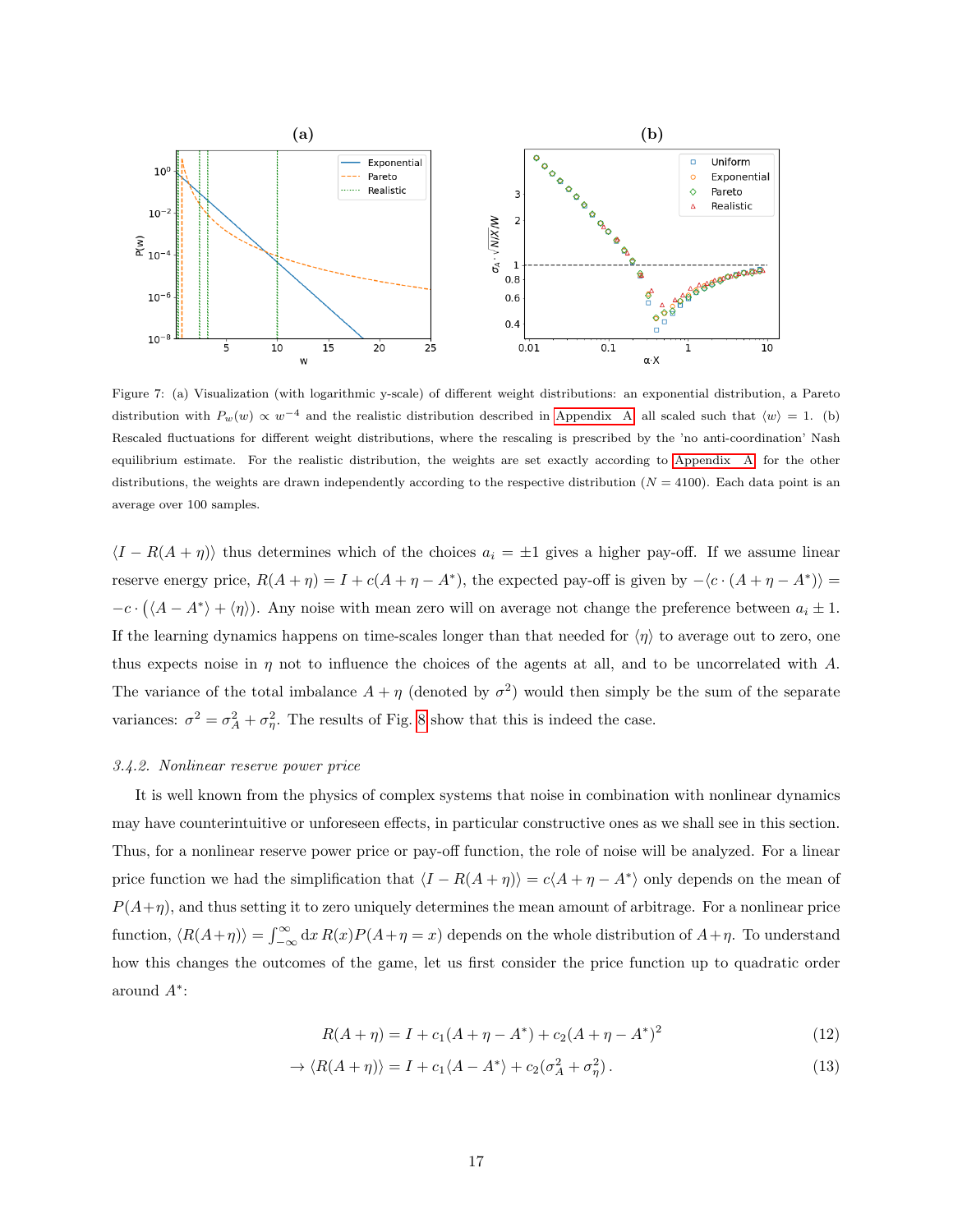

<span id="page-17-0"></span>Figure 8: The standard deviation of the total imbalance  $A + \eta$ , denoted by  $\sigma$ , for a linear pay-off function. The dashed lines correspond to the prediction that the variance in A and the variance of the noise add linearly, that is  $\sigma^2 = \sigma_A^2 + \sigma_\eta^2$ , that is, for given  $\sigma_{\eta}$ , measured  $\sigma_A$ , calculate  $\sigma$ , and compare it to the numerically measured  $\sigma$  (crosses and dots). Gaussian noise  $\eta$  with zero mean and varying variance  $\sigma_{\eta}$  has been added with fixed  $N = 1025$  and  $S = 2$ . Each data point is an average over 100 samples.

Thus, setting  $\langle I - R(A + \eta) \rangle = 0$  shows that, if we consider Nash equilibria of the non-repeated game, the variance in A and  $\eta$  shifts the mean of A away from the value that it would have for linear cost-function (which would be  $A^*$ ). There is thus an interaction between the mean and variance of the imbalance  $A + \eta$ . If  $c_2$  is positive the mean of A becomes lower, and vice-versa. Essentially this effect is due to the fact that in the presence of a positive second derivative of the price function, noise lowers the profits of the arbitrageurs, causing them to leave some arbitrage opportunities unexploited (which would have been worth exploiting in the absence of noise).

A look at the example price function of Fig. [1\(](#page-6-0)b) shows that for positive values of the imbalance, it is in general the case that the second derivative is indeed positive throughout almost the entire graph [10](#page-17-1). As shown in [Appendix B,](#page-27-0) if the marginal price of reserve power increases fast enough, the second derivative of the price function is always positive. A positive second derivative of the price function means that noise  $\eta$ and variance in A lower the expected amount of arbitrage.

To further confirm that a positive second derivative of the price function implies that noise lowers the expected amount of arbitrage, we run the 'basic' minority game from section [2](#page-4-0) with  $N = 500$  and  $S = 2$ . This time we add a small quadratic component to the price function: $^{11}$  $^{11}$  $^{11}$ 

<span id="page-17-3"></span>
$$
R(x) = x + c_2 x^2.
$$
 (14)

<span id="page-17-1"></span> $10$ The actual function changes every four hours. Although it is often similar to the one in Fig. [1\(](#page-6-0)b), it occasionally occurs that the second derivative is negative throughout large parts of the graph.

<span id="page-17-2"></span><sup>&</sup>lt;sup>11</sup>We keep the initial drawing of the strategies unbiased, i.e.  $s(\mu) = \pm 1$  occur with equal probability when they are initially selected.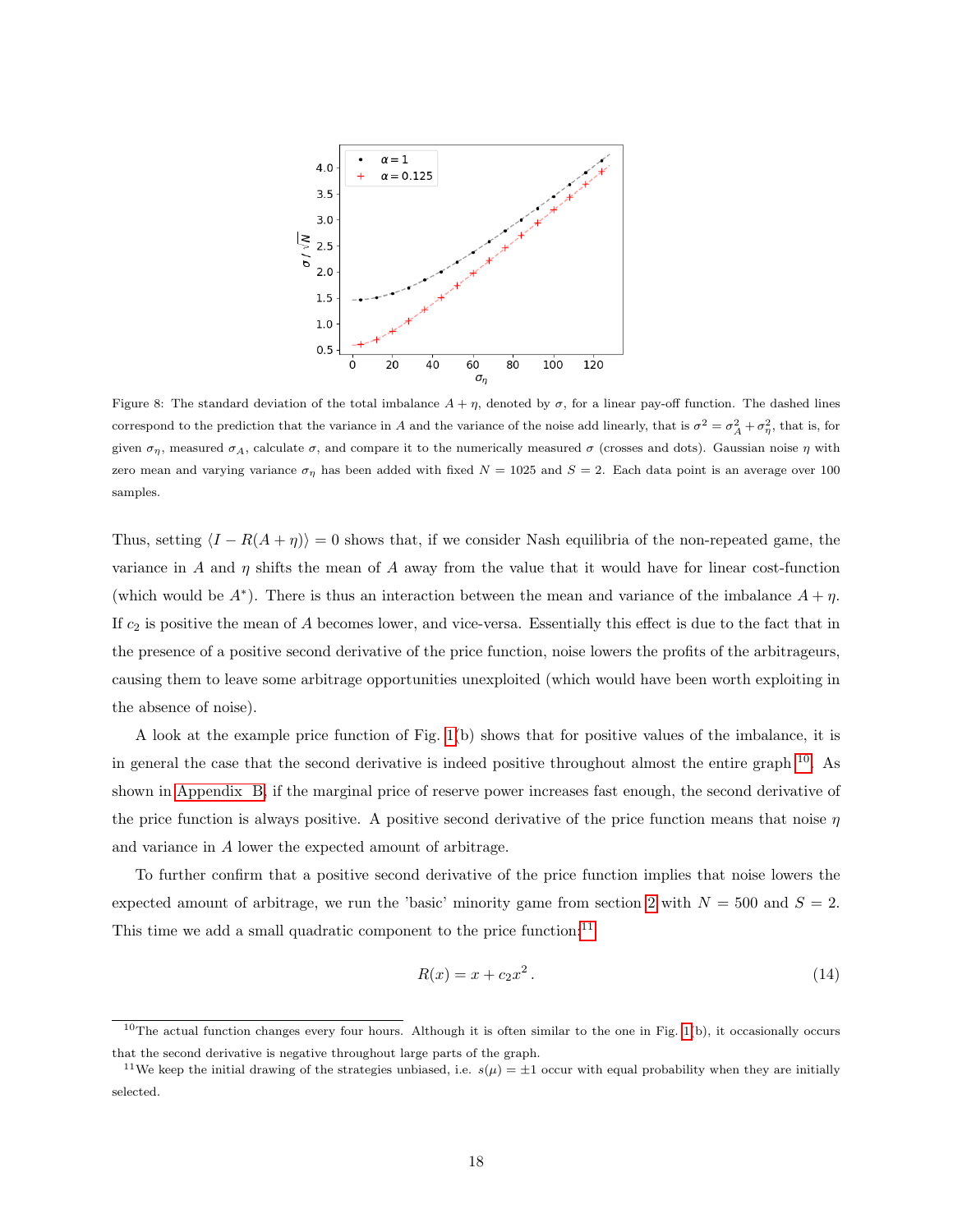

<span id="page-18-1"></span>Figure 9: Decrease of the expected arbitrage  $\langle A \rangle$  (a) as the external fluctuations  $\eta$  increase, (b) as the strength of the nonlinearity introduced by  $c_2$  increases. Here for the minority game with quadratic price function from Eq. [14,](#page-17-3) for  $N = 1025$ ,  $S=2.$ 

Fig. [9](#page-18-1) shows the expected amount of arbitrage  $\langle A \rangle$  as a function of the noise (Fig. [9\(](#page-18-1)a), for  $c_2 = 1/500$ ) and of  $c_2$  (Fig. [9\(](#page-18-1)b), for  $\sigma_\eta = 50$ ) for  $\alpha = 0.1$  and  $\alpha = 1$ . In section [3.2](#page-10-0) we found that, even for zero noise, the minority game for  $\alpha = 0.1$  gives a large variance of A. Consequently, Fig. [9\(](#page-18-1)a) shows a mean amount of arbitrage that is lower than that for  $\alpha = 1$ . In both cases the total variance of  $A + \eta$  increases when the noise strength increases, which in turn means that the mean is decreasing when the strength of the noise increases (Fig. [9\(](#page-18-1)a)). (The larger the noise, the lower the mean to satisfy the Nash equilibrium condition  $\langle I - R \rangle = 0$ .) Likewise, Fig. [9\(](#page-18-1)b) shows that the expected amount of arbitrage can also be decreased by increasing the non-linearity of the reserve power price function (as determined by the value  $c_2$ ).

Note that the discussion so far holds for arbitrary distributions of noise, as for a quadratic price function only the variance of the noise enters the average pay-off. For general price functions, the entire distributions of the noise and of A are important. However, similar behaviour may hold: In [Appendix C](#page-28-3) we consider a distribution of  $A + \eta$  which is symmetric about its mean. We show that on any interval where the second derivative of the price function is positive, a broadening of the distribution (,that is, a shift of the probability mass away from the mean amount of imbalance, e.g. due to noise  $\eta$ , or due to the distribution of A itself,) increases  $\langle R(A + \eta) \rangle$  and therefore decreases the mean amount of arbitrage for which a Nash equilibrium is achieved. The reverse also holds: A negative second derivative increases the mean amount of arbitrage.

#### <span id="page-18-0"></span>3.5. The impact of risk aversion

In section [3.1](#page-8-1) we found that the less agents are involved in the game, the lower the severity of the fluctuations  $\sigma$ . This is disproportionally true for agents of relatively high weight. It is thus beneficial to prevent these agents from considering arbitrage altogether. The way this can be achieved is by threatening the agents with legal prosecution if they are identified to be involved in arbitrage (such measures have been applied already to the energy market [\[1\]](#page-28-0)). Nevertheless, such prosecution may not completely fend off the arbitrageurs: If they expect a large enough profit, the prospect of this financial profit may outweigh the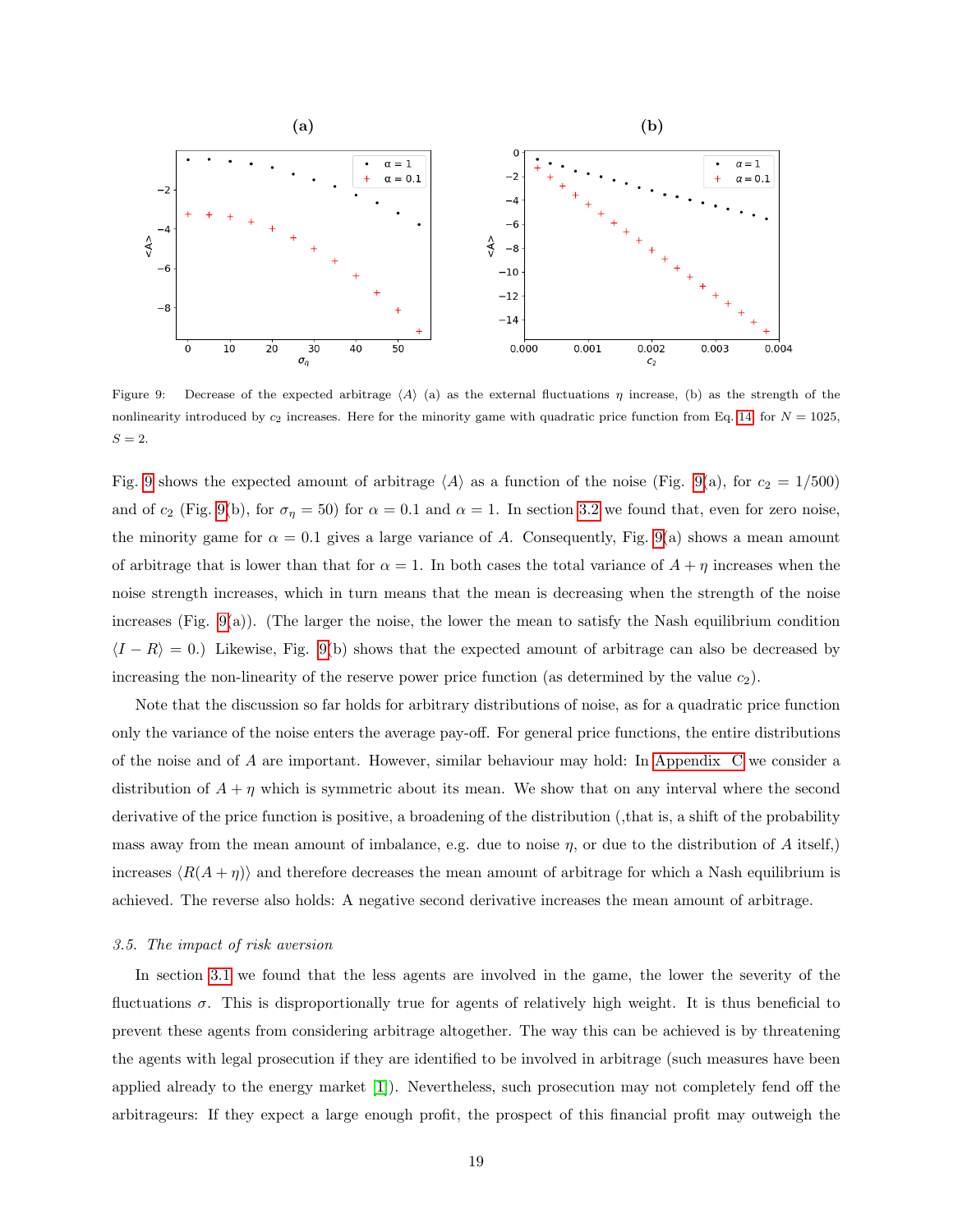risk of being punished by the relevant authorities. To investigate the response of the agents to the threat of legal prosecution, we give the agents an additional course of action, following ref. [\[9\]](#page-29-5) to a large extent. The agents will refrain from arbitrage altogether if they do not expect the profit to outweigh the risk of being prosecuted.

So far we have assumed that agents always decide to play either  $a_i = 1$  or  $a_i = -1$ . This means that the agents never refrain from arbitrage. If the agents are eager to make a profit this is natural, as  $a_i = 1$ makes a profit (up to  $\mathcal{O}(1/N)$ ) whenever  $I > R(A)$  and  $a_i = -1$  makes a profit (up to  $\mathcal{O}(1/N)$ ) whenever  $I < R(A)$  (neglecting the correlations between  $\langle a_i \rangle$  and  $\langle A \rangle$ ). Thus, a given forecast of A would prescribe an agent to decide  $a_i = \pm 1$ . However, in reality agents are not willing to perform arbitrage for arbitrarily small profits: For one, since the behaviour is illegal, they will only take their chances if they expect the profit to be larger than the risk derived from being noticed by the authorities. To include this in the minority dynamics, we give each agent i a risk-aversion  $\epsilon_i > 0$  (as in [\[9\]](#page-29-5)). The agents can calculate the expected pay-off for a strategy s from the evaluation  $U_s^t$ : as the evaluation  $U_s^t$  represents the total pay-off an agent would have achieved if he would have always used strategy  $s$ , the pay-off per time-step that he expects from a strategy s is simply equal to  $U_s^t/t$ . The dynamics of the minority game is then altered as follows:

- If an agent *i* has a strategy with expected pay-off  $U_s^t/t$  larger than  $\epsilon_i$  he proceeds as usual;
- otherwise, he plays  $a_i^t = 0$  independently of the signal  $\mu^t$ .

In other words, if an agent expects the pay-off to be worth the risk, he will perform arbitrage; otherwise he will refrain from arbitrage altogether.

Before actually running the minority game, let us first estimate the effects of this modification. Agents will refrain from playing as long as their expected profit is smaller than  $\epsilon_i$ . The expected profit (up to  $\mathcal{O}(1/N)$  is  $\langle a \rangle \langle I - R(A + \eta) \rangle$ . An agent will thus refrain from playing unless:

$$
\langle a_i \rangle \langle I - R(A + \eta) \rangle \ge \epsilon_i. \tag{15}
$$

This requires A to be closer to zero (on average) than for the  $\epsilon = 0$  case to increase the average pay-off. The only way the inequality can be satisfied for a substantial fraction of the agents is a situation in which a number of agents refrain from playing: In this case A becomes closer to 0. Since  $\frac{dR(x)}{dx} > 0$ , this means  $\langle I - R(A + \eta) \rangle$  goes up if  $A > 0$ , while it goes down if  $A < 0$ , independently of  $I > R$  or  $I < R$ . These cases imply that for most agents  $\langle a_i \rangle > 0$  for  $A > 0$  and  $\langle a_i \rangle < 0$  for  $A < 0$ , therefore increasing profits of most of the active agents. The same effect cannot be achieved by agents simply changing their expected  $\langle a_i \rangle$ : If it increases (decreases), A also increases (decreases), thereby lowering the average profits.

To investigate whether this is achieved by the minority game dynamics, we choose  $w_i = 1$  for all  $i, \eta = 0$ , linear reserve price function  $R(A + \eta) = A$ ,  $I = 500$ ,  $S = 2$ ,  $N = 2000$  and homogeneous  $\epsilon$ . Strategies are biased as in section [3.3,](#page-13-0) where for a given s and  $\mu$ ,  $a = \pm 1$  occur with probabilities  $\frac{1}{2} \pm \frac{1}{2} \frac{A^*}{W}$ . The resulting  $\langle A \rangle$  is shown in Fig. [10,](#page-20-0) for different values of  $\epsilon$  and  $\alpha$ . It can be seen that the larger the risk-aversion  $\epsilon$ , the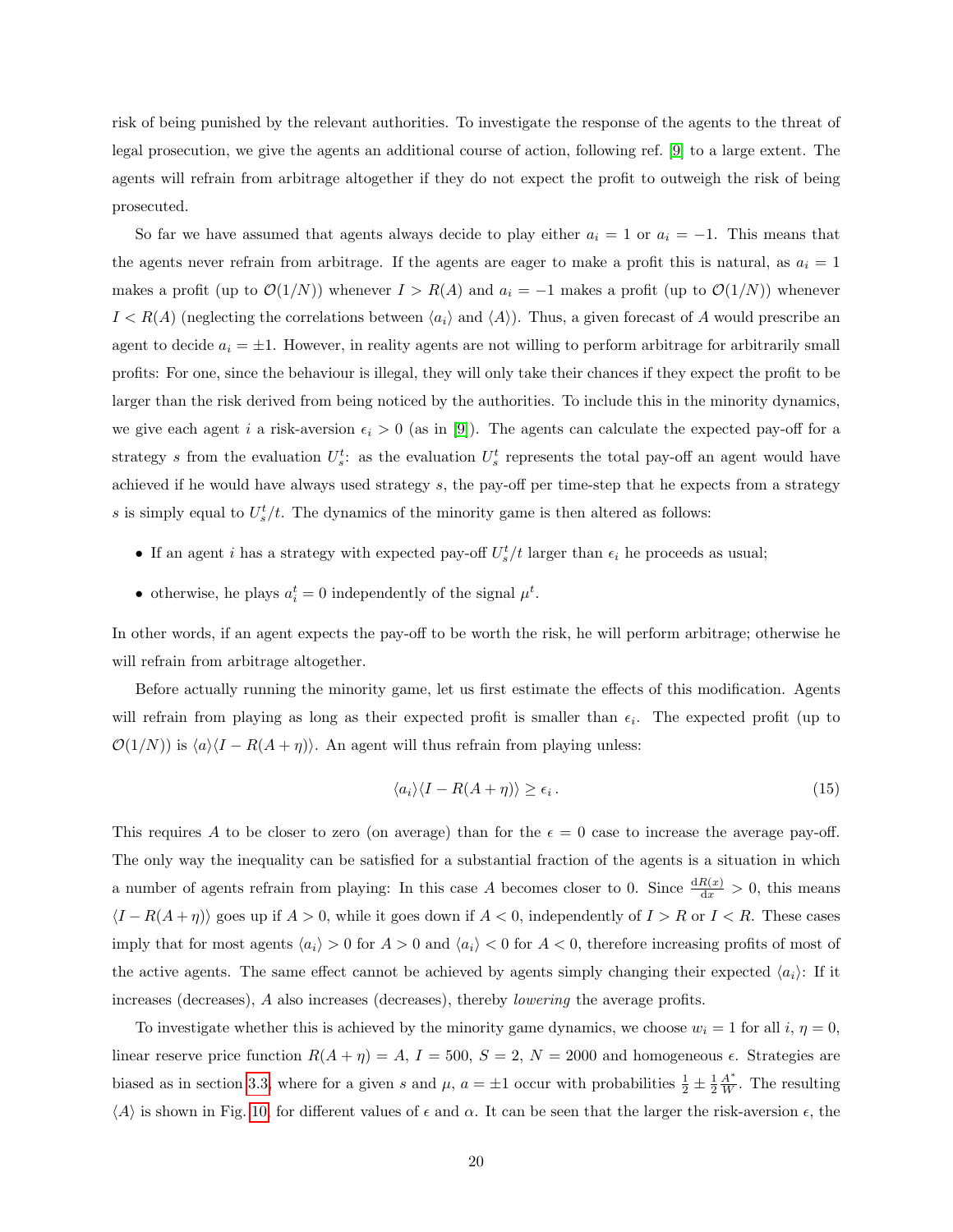

<span id="page-20-0"></span>Figure 10: Decreasing expected arbitrage with increasing levels of risk aversion  $\epsilon$ , for  $N = 2000$ ,  $S = 2$ ,  $I = 500$ , for different values of  $\alpha$ .

lower the expected amount of arbitrage. Note that  $\langle A \rangle$  is not monotonically decreasing with decreasing  $\alpha$ , but is larger for  $\alpha = 0.002$ . This is likely due to the phase transition that occurs at intermediate  $\alpha$ .

We investigate whether the structure of the standard version of the minority game (section [3.2\)](#page-10-0), including the phase transition, remains intact. To this end we run the same version of the risk-averse minority game, and measure  $\sigma_A$  for a wide range of values of  $\alpha = P/N$ . The results are shown in Fig. [11\(](#page-21-1)a). The case of  $\epsilon = -\infty$  corresponds to the standard minority game discussed in section [3.2,](#page-10-0) whereas  $\epsilon = 0$  corresponds to the situation in which the agents are willing to perform arbitrage whenever they expect to make a profit (that is, expect their pay-off to be positive), no matter how small. The results for these two situations are similar, as shown in Fig. [11\(](#page-21-1)a), leaving the overall structure of the results intact. As soon as  $\epsilon > 0$ , however, a transition to different behaviour is seen. For high values of  $\alpha$  the results remain the same as for  $\epsilon = -\infty$ . However, the location of the phase transition is different: For  $\epsilon > 0$ , the phase transition occurs at much lower values of  $\alpha$ , and the standard deviation  $\sigma_A$  reaches very low values.

For positive risk-aversion  $\epsilon$  there is thus a range of  $\alpha$ -values for which  $\sigma_A$  reaches very low values, largely decreasing the range for which the system is in the  $\alpha < \alpha_c$  phase. As this phase would be associated with strong outliers (see Fig. [5\)](#page-13-2), even a small risk-aversion  $\epsilon$  has a positive effect for decreasing the risk of reserve power exhaustion.

We also investigate the question of whether  $\alpha \equiv P/N$  remains the only control parameter determining the behaviour of the system. In Fig. [11](#page-21-1) (b) we show the same risk-averse game as before, with  $\epsilon = 1$ , for different values of N. If  $\alpha$  is truly the only control parameter (as it was for the standard minority game of section [3.2\)](#page-10-0), the results should be the same for different values of N, as long as  $\alpha = P/N$  is kept constant. Interestingly, while for the high  $\alpha$  the results in Fig. [11\(](#page-21-1)b) show that this is the case (to a good approximation), the phase transition does not occur at the same value of  $\alpha$ : Rather, it occurs at approximately constant  $P \approx 20$ . For  $N \to \infty$  this means that  $\alpha_c \to 0$ . Thus, for P of the same order of N, the system is always in the  $\alpha > \alpha_c$ phase. We note that the authors of [\[9\]](#page-29-5), who investigate the  $I = 0$  case, find analytically that the phase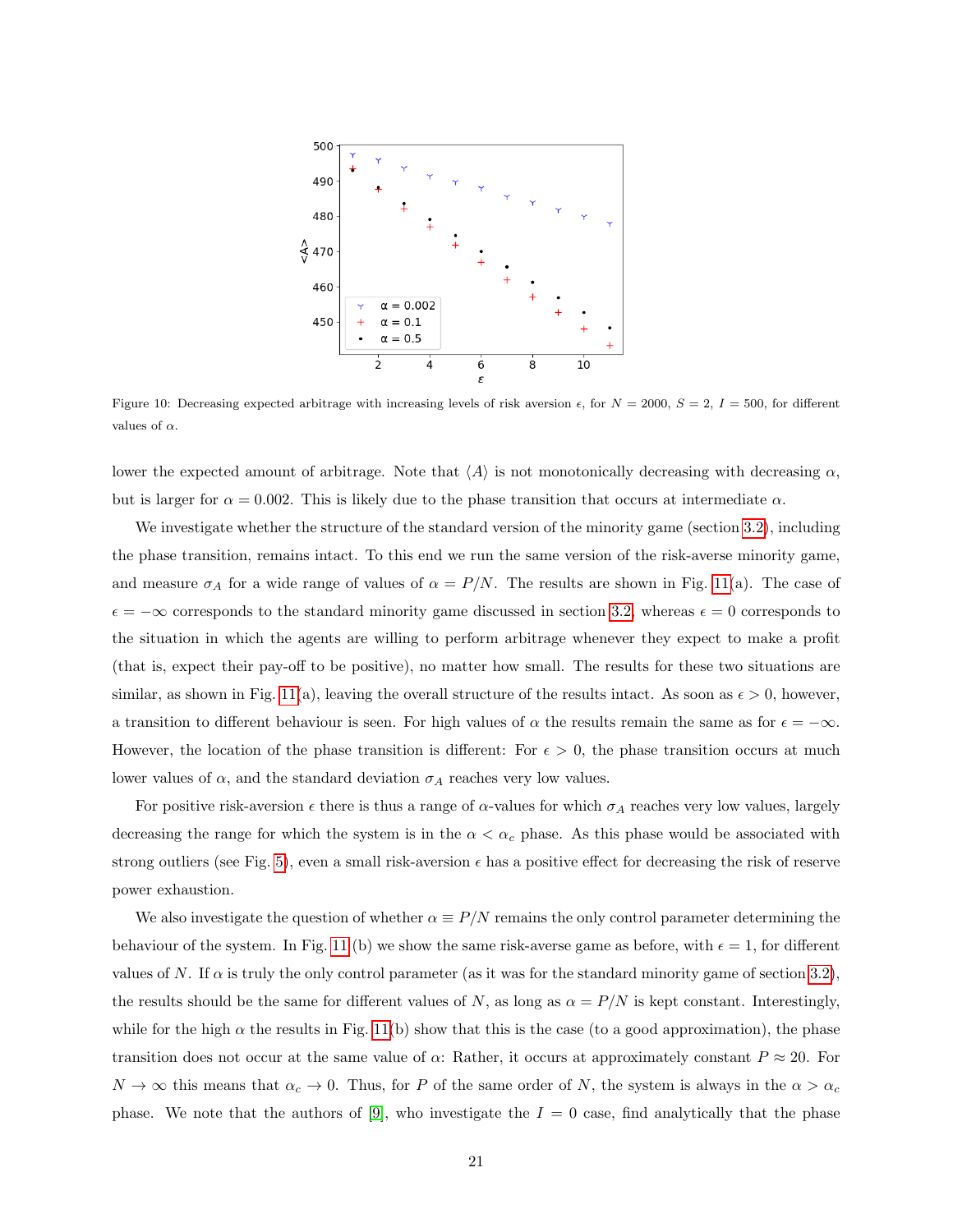

<span id="page-21-1"></span>Figure 11: (a) Effect of risk-aversion on the fluctuations of arbitrage, for  $N = 2000$ ,  $S = 2$ ,  $I = 500$ , as a function of  $\alpha$ , showing that for positive  $\epsilon$  the phase transition occurs at very low values of  $\alpha$  (with corresponding low values of  $\sigma_A$ ). (b) Fluctuations of arbitrage for fixed risk-aversion  $\epsilon = 1$ ,  $S = 2$ , for different N:  $N = 2000$ , 1000, 500 and  $I = 500$ , 250, 125, respectively, showing that results depend not only on  $\alpha$ , although the high- $\alpha$ -phase is almost not affected.

transition completely disappears when  $N \to \infty$ ; it would be interesting to study whether this corresponds to the same mechanism.

Finally, we want to investigate another aspect of risk aversion. In section [3.1](#page-8-1) we found that the 'no anti-coordination' Nash equilibrium suggests that agents with high weight have a disproportionally strong contribution to the fluctuations  $\sigma_A$ . In order to discourage arbitrage by threatening with penalties, this would imply that the focus should be especially on BRPs that trade in large volumes of power. To investigate this in the context of the learning dynamics of the minority game, we take the realistic weight distribution described in [Appendix A](#page-26-0) and split the agents into two groups: Agents with high weight, and agents with low weight, making sure that the total weight in each group is the same. We then give each of the groups a different risk-aversion: Either the group of agents with low weight has  $\epsilon = 0$  and the group of agents with high weight has non-zero  $\epsilon$ , or vice-versa. We then measure how the overall magnitude of the fluctuations,  $\sigma_A$ , depends on the strength of the non-zero  $\epsilon$ , and for which group this non-zero  $\epsilon$  is implemented. The results are displayed in Fig. [12,](#page-22-0) showing that if agents with high weight have a large value of  $\epsilon$ , the fluctuations strongly decrease. In the opposite situation, where agents with high weight have  $\epsilon = 0$  and agents with low weight have high  $\epsilon$ , the fluctuations (unexpectedly) increase as compared to no risk aversion. Naively one may expect that risk aversion of many agents, even agents with low weight, decreases the fluctuations. Thus it is advantageous if agents with high weight behave risk-averse.

### <span id="page-21-0"></span>4. Conclusions: Suggestion of Measures for Controlling the Amount of Arbitrage

As conclusions from the results of the previous sections we suggest some measures for controlling the amount of arbitrage and distinguish between economic incentives via suitable price policies and statutory measures.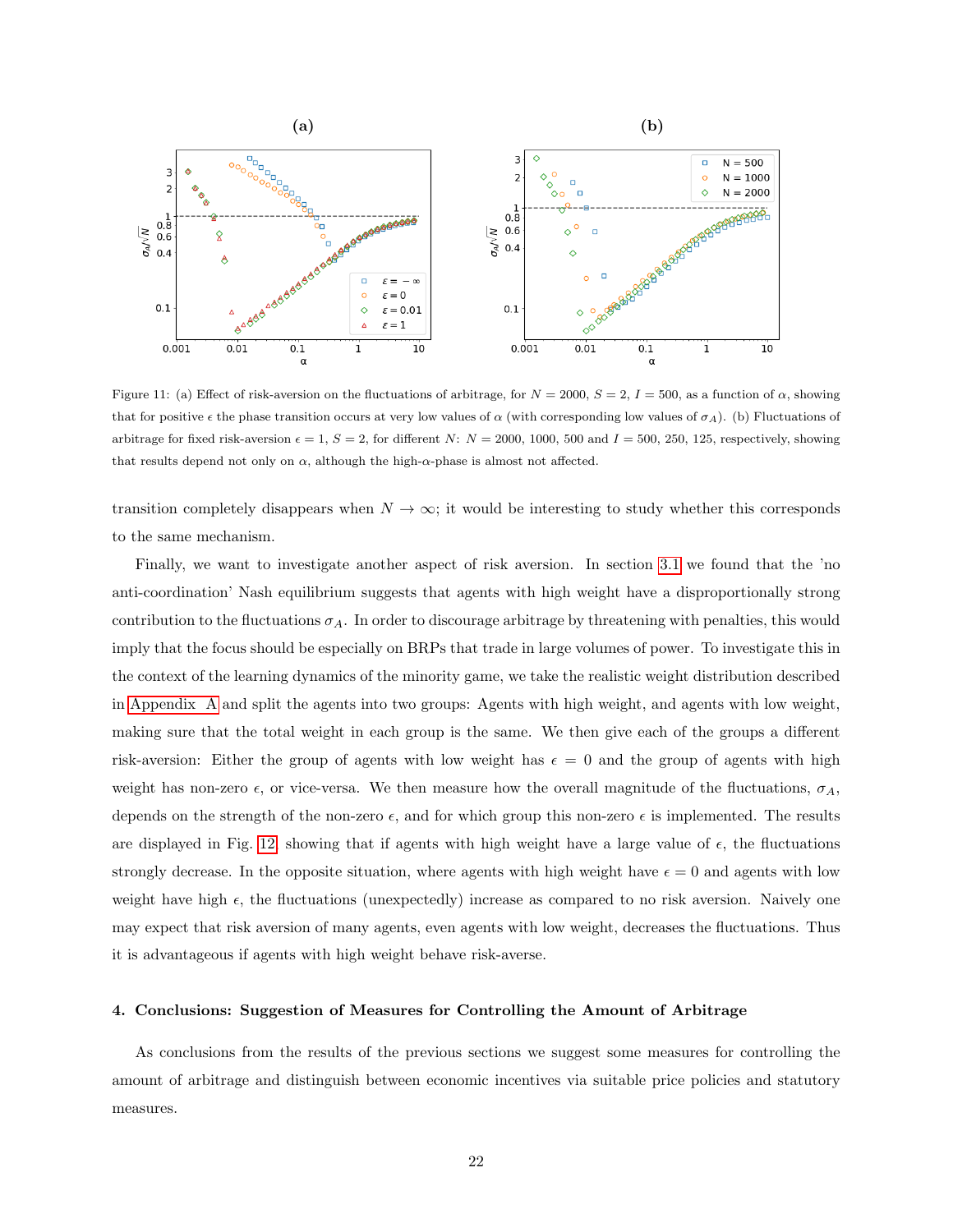

<span id="page-22-0"></span>Figure 12: The minority game with heterogeneous risk aversion: Either agents with high weight are assumed to be risk averse while the agents with low weight are not, or vice-versa, leading to different results. Simulated for the realistic weight distribution described in [Appendix A,](#page-26-0)  $S = 2$ ,  $P = 120$ , and  $I = 50$ .

#### 4.1. Economic incentives

Determining the reserve price by the merit order is essential, as it means the reserve price has a positive first derivative, such that any agent performing arbitrage reduces the arbitrage opportunities for the other agents (the minority mechanism). In addition to this, the most natural way to decrease the incentive for arbitrage is to increase the reserve energy price. Indeed most measures that have actually been implemented have focused on this aspect [\[1\]](#page-28-0).

#### 4.1.1. Measures via tuning the reserve power price

A significant measure that has been implemented, designed to remove all incentives for harmful arbitrage, is to couple the reserve price to the intraday price [\[1,](#page-28-0) [21\]](#page-30-6). We have seen that if the intraday price is higher than the reserve energy price, there is an incentive for the agents to perform the arbitrage corresponding to the decision  $a = 1$  (sell energy on the intraday market, feed too little energy into the grid). This increases A. On the other hand, if the intraday price is lower than the reserve energy price, there is an incentive for the agents to perform the arbitrage corresponding to  $a = -1$  (buy energy on the intraday market, feed too much energy into the grid). This decreases A. From the point of view of the grid stability, what is desirable is an imbalance as small as possible. In our framework, this means that  $A + \eta$  should be close to zero. Arbitrage increasing or decreasing A is thus harmful if  $A + \eta > 0$  and  $A + \eta < 0$ , respectively. In these cases the action of the arbitrageur increases the imbalance  $A + \eta$ , and thus the risk of exhausting all of the reserve power. On the other hand, these actions can also have a positive impact on the security of the grid: If  $A + \eta < 0$  and  $A + \eta > 0$ , respectively, the arbitrage brings the total imbalance closer to 0. To make sure that any performed arbitrage is always helpful, a price function must therefore have the following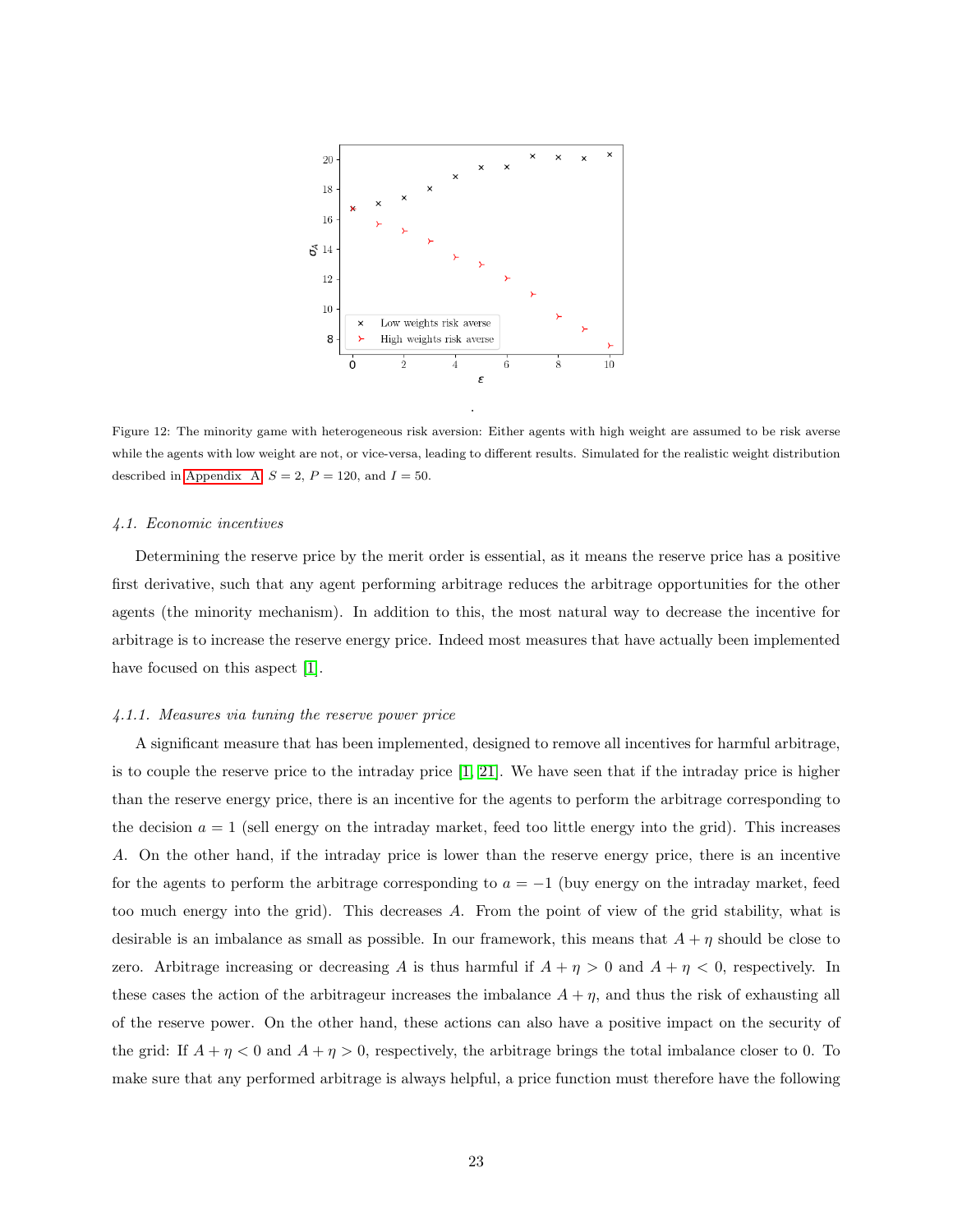requirements, depending on the sign of the imbalance:

<span id="page-23-0"></span>
$$
R(x) > I \quad \text{if} \quad x > 0,
$$
\n
$$
R(x) < I \quad \text{if} \quad x < 0.
$$
\n
$$
(16)
$$

After the events of June 2019, this has been pursued by simply implementing a cut-off to  $R(x)$  [\[1\]](#page-28-0):

$$
R(x) = \begin{cases} -1.25 I_{\text{avg}} & R(x) > -1.25 I_{\text{avg}} \text{ and } x < 0\\ 1.25 I_{\text{avg}} & R(x) < 1.25 I_{\text{avg}} \text{ and } x > 0\\ R^*(x) & \text{otherwise} \end{cases}
$$
(17)

where  $R^*(x)$  is what the price function would have been without this rule, and  $I_{avg}$  is the average price on the intraday market, for a given 15−minute interval. The interpretation is the following:

- If the price function is such that the requirements in Eq. [16](#page-23-0) hold, there is no intervention.
- If the requirements do not hold, the price function is replaced by a constant price for which the requirements do hold.

The factor of 1.25 serves there as a safety margin:  $I_{\text{avg}}$  is the average price (for power to be delivered in a given 15−min interval) on the intraday market. At a specific moment in time the actual intraday price can thus be higher than  $I_{\text{avg}}$ . Although the cut-off certainly helps to reduce the incentives for arbitrage, for this reason it does not prevent it completely. Figure [13](#page-24-0) shows that large differences between intraday prices and the average intraday price do occur; in particular, it shows the difference between  $1.25 I_{\text{avg}}$  and the intraday price at the closing of the market. As the intraday price at closing time often exceeds  $1.25 I_{\text{avg}}$ , sometimes by a large amount, opportunities for arbitrage remain. Changing the cut-off such that the price at closing of the market (rather than the average price) is taken into account may further reduce arbitrage opportunities. In practice the price at closing of the market might be too volatile for this purpose, such that a combination of the average price and of the price at closing may be more suited.

#### 4.1.2. Measures suggested by the impact of fluctuations

The measures that have been taken so far have focused on the fact that increasing the reserve power price removes economic incentives for harmful arbitrage. In this paper we have furthermore investigated the implications of the minority mechanism, which gives rise to fluctuations around the expected amount of arbitrage. We found that these fluctuations lead to a significant risk of exhausting a large amount of reserve power (section [3.1\)](#page-8-1). So far little attention has been paid to this aspect.

We introduced learning dynamics and found that for a range of parameters (in our model, for  $\alpha$ )  $\alpha_c \approx 0.34$ ), the agents learn indirectly to coordinate over time. Thereby they reduce the strength of the fluctuations. In this phase the fluctuations are Gaussian. On the other hand, we have seen that if the parameters are varied, a phase transition can occur to a phase with very different behaviour. In this phase,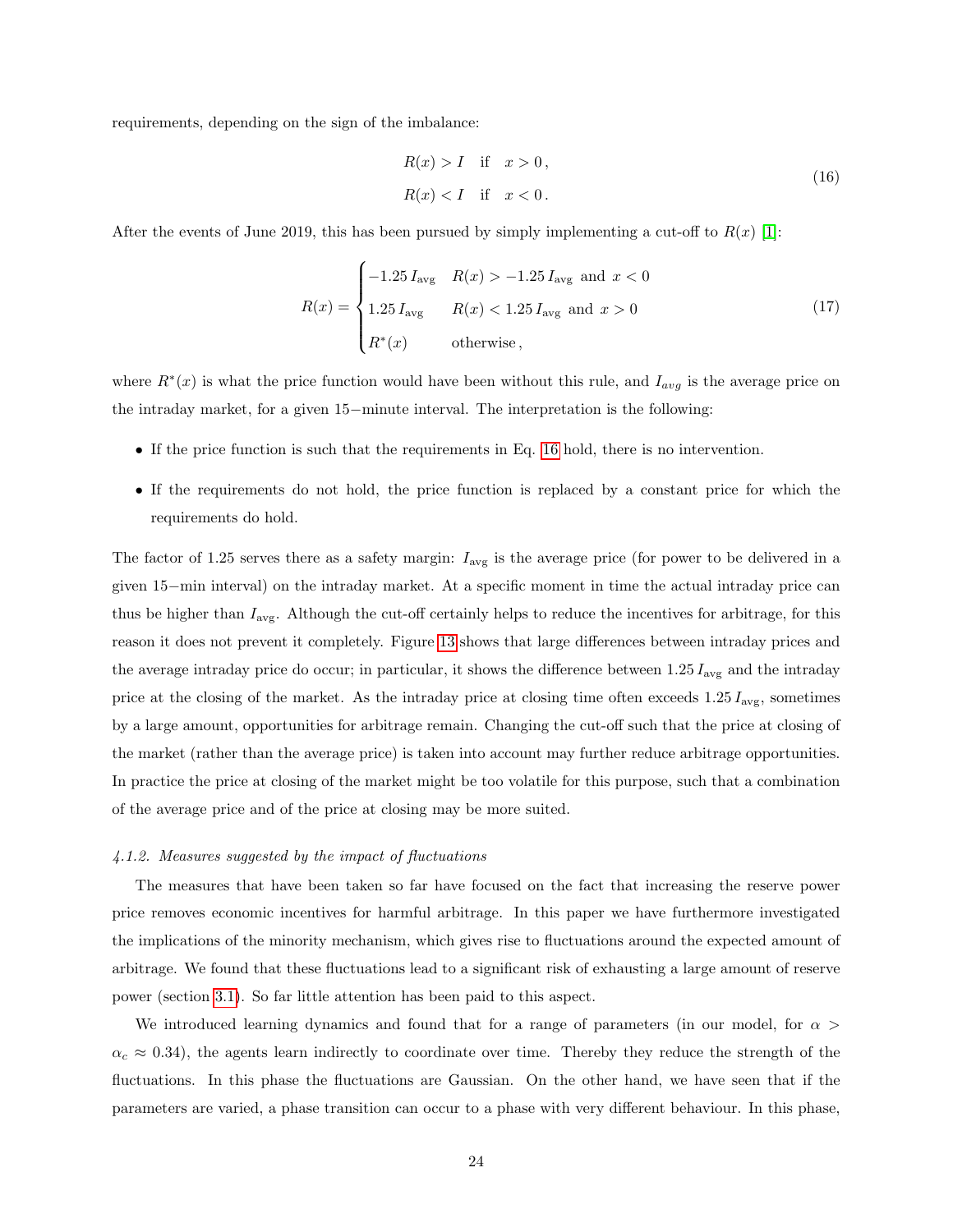

<span id="page-24-0"></span>Figure 13: Histogram of the intraday price when the market closes, minus the 1.25 times the average intraday price (which, if it is positive, means that there are opportunities for arbitrage). The data shown contains every 15-min interval on the intraday market between 01-01-2017 00:00 and 07-11-2017 24:00, if the difference is positive and the total trading volume on the interval is larger than 500 MW. Data from [\[20\]](#page-30-5).

fluctuations are strongly non-Gaussian and have large outliers. This behaviour is dangerous for the system, as large fluctuations imply a larger risk of exhausting a significant amount of reserve power.

When investigating the effect of non-linear reserve price function, our results have indicated that fluctuations in the total imbalance change the expected amount of arbitrage (section [3.4\)](#page-15-0). A high second derivative of the reserve power price (as a function of the total imbalance) decreases the mean amount of arbitrage in the presence of noise or fluctuations in the amount of arbitrage. The stronger the noise or fluctuations, the larger this effect. In fact, Eq. [\(C.3\)](#page-28-4) of the appendix shows that a cut-off in the price function (such as the one discussed earlier in this section) can be expected to have the same effect, where noise (or variance in the amount of arbitrage) decreases the expected profit for the agents, and thereby decreases the expected amount of arbitrage, as the expected price  $\langle R(A + \eta) \rangle$  increases.

In view of the impact of fluctuations, one may think of optimizing the design of the market in terms of bounds on the number of participating BRP parties. We have seen a sensible dependence on  $N$  (via the parameter  $\alpha = P/N$ ). Our results were restricted to the effect of fluctuations on the arbitrage and therefore not representative for all market activities, but they have indicated that the dependence of  $N$  may be non-monotonic and depend on the distribution of fluctuations which need not be Gaussian. Shortly said, volatility need not increase with only  $\sqrt{N}$ .

#### 4.2. Statutory measures

Strictly speaking, reserve power arbitrage is illegal. Despite this, statutory measures taken to penalize arbitrageurs can only discourage them to some extent: If they expect a sufficiently large pay-off, they might take the risk. This is the set-up that we studied in section [3.5,](#page-18-0) where we found the following:

• Making the agents apprehensive to perform arbitrage decreases the expected amount of arbitrage. The larger the fear of punishment (risk aversion), the lower the amount of arbitrage.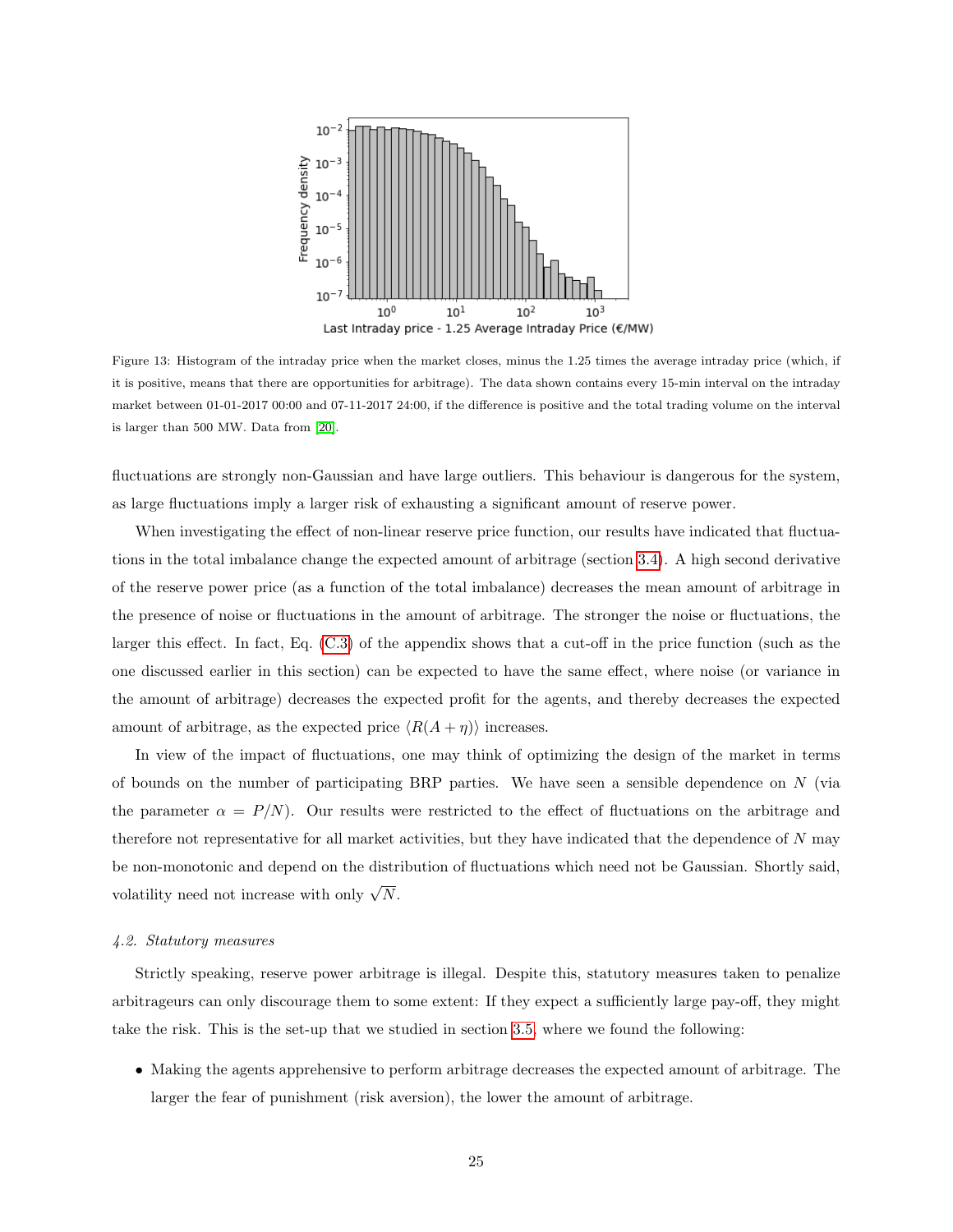- Inspecting the phase structure of the minority game, even a very small fear of penalty significantly decreases the range of  $\alpha$  over which the collective dynamics behaves according to the dangerous  $\alpha < \alpha_c$ phase. Instead, the critical  $\alpha$  is shifted toward smaller values, and the small fluctuations reveal an effective large degree of anti-coordination between the agents, dramatically reducing the fluctuations.
- Placing an extra focus on statutory prosecution for high-weight agents decreases the fluctuations.

As to the overall conclusion, the threat of statutory prosecution of arbitrageurs has a positive effect on decreasing the risk of reserve power exhaustion, and placing emphasis on high-weight agents is disproportionally effective at decreasing the fluctuations in the total amount of arbitrage. More surprising is the fact that if the agents experience even a very small risk of legal prosecution, this may already dramatically decrease the strength of the fluctuations for a certain range of  $\alpha$ , and thereby decrease the risk of reserve power exhaustion.

### <span id="page-25-0"></span>5. Summary and Outlook

As conclusions from our results we have suggested economic and statutory measures to protect the market from the detrimental effect of arbitrage. Implementing the mechanism of minority games in the description of the energy market has led to some useful insights which should be relevant also in less stylized and more realistic models of the market. These insights are specific for the physics approach. One is related to the identification of an underlying phase transition (the counterpart in spin glasses is the transition from the replica-symmetry broken phase to the replica-symmetric phase). In our case, varying the dimension of the space of strategies P and/or the number of agents N, thereby tuning  $\alpha = P/N$ , leads from a phase of unexpectedly strong outliers in the arbitrage to a phase in which the arbitrage is Gaussian distributed (so that outliers are strongly suppressed). Intuitively, such a transition which is responsible for the qualitatively different behavior is not accessible. We have confirmed the occurrence of this phase transition under several extensions of the minimal minority game model. The transition appears rather stable under variations of the input such as the replacement of a uniform distribution of power contributions of the BRP parties to the market by a power-law distribution and a distribution taken from real data.

A second feature which we observed, is well known from complex systems if noise acts in combination with nonlinear dynamics, here the nonlinear reserve price function. The effect of noise can be counterintuitive as confirmed here. More external fluctuations on the energy market (stronger  $\eta$ ) reduce the amount of arbitrage, such that it is possible for the fluctuations to have a positive effect on the balance of the system. The action of noise is even more subtle in the case of colored noise. Together with a nonlinear price function, it then has to be determined from case to case how higher moments of a noise distribution shift the Nash equilibrium toward higher or lower arbitrage, having a beneficial or detrimental effect. These insights on the impact of fluctuations should add upon results from economics which mainly focus on measures directly related to the control of arbitrage rather than on its fluctuations.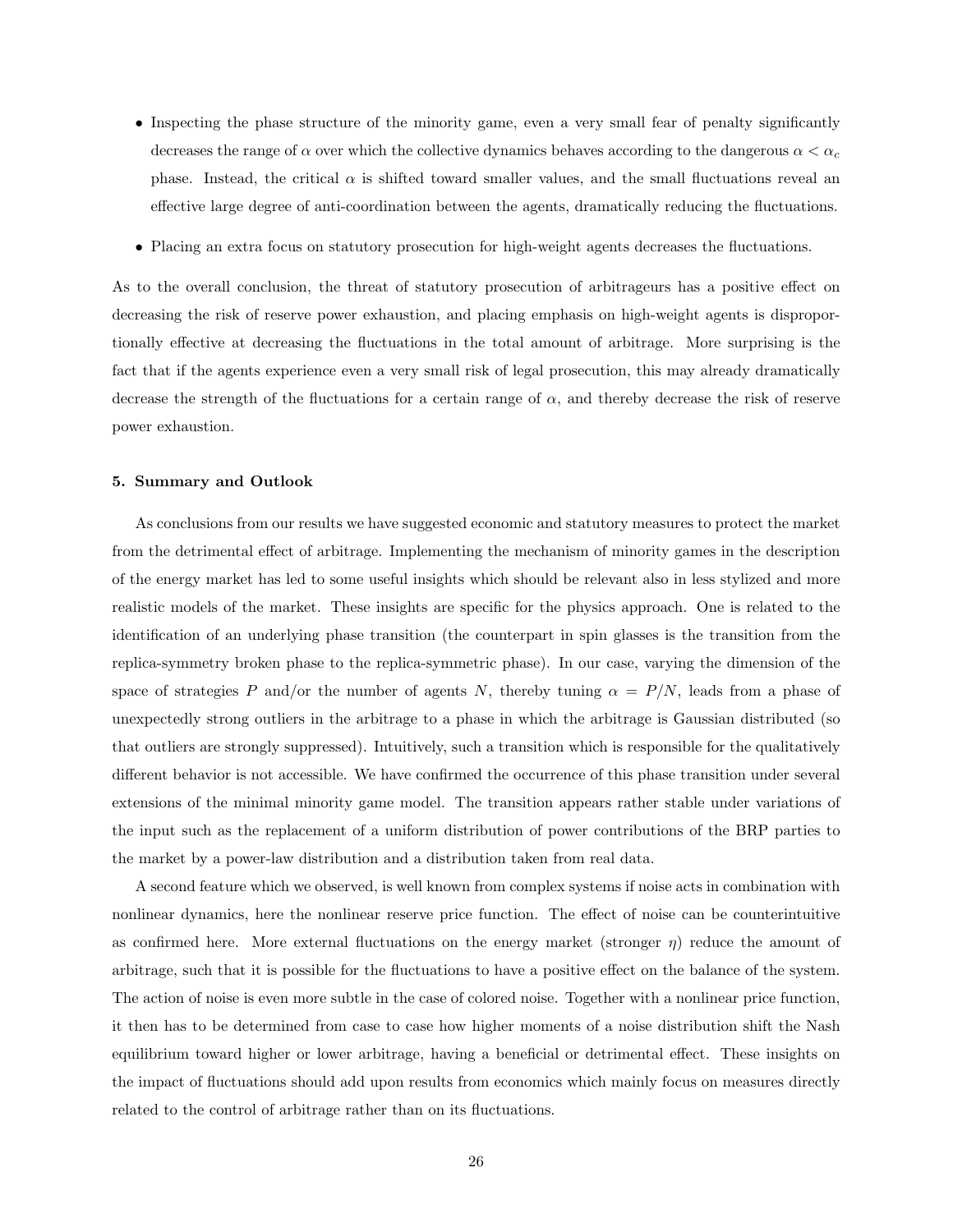For future work it seems interesting to further elaborate on the interaction between various realistic sources of noise and nonlinear price functions. Moreover, since agent-based-modeling should be complemented by an analytical treatment, we think of applying the cavity method as alternative to the replica trick. The goal then would be to minimize the "implicit information" in the market by finding the ground state of the related spin-glass problem, here in terms of the strategies used by the agents.

### Declaration of Interest

The authors report no conflicts of interest. The authors alone are responsible for the content and writing of the paper.

#### Acknowledgments

We would like to dedicate this work in memoriam Dietrich Stauffer. One of us (H.M.-O.) is indebted to Dietrich Stauffer for his constructive support and valuable discussions when changing her field of research from particle physics to network science in 2001. We thank also Martin Palovic (Jacobs University Bremen) for useful discussions from the point of view of an economist and for alluding to reference [\[1\]](#page-28-0). The authors gratefully acknowledge the support from the German Federal Ministry of Education and Research (BMBF, Grant No. 03EK3055D).

### <span id="page-26-0"></span>Appendix A. Order of magnitude of the fluctuations

In section [3.1](#page-8-1) we derived as order of magnitude for the ratio of the size of fluctuations and the mean amount of arbitrage the relation:

$$
\frac{\sigma_A}{\mu_A} = \frac{\sqrt{W^2/\mu_A^2 - 1}}{\sqrt{N/X}} \,. \tag{A.1}
$$

To apply this relation to realistic data, we need to have an estimate of the distribution of weights  $w_i$ . As noticed in [\[1\]](#page-28-0), in June 2019 all of the BRPs were imbalanced in the same direction, that is, they did not feed enough power into the grid. This corresponds to the case where all BRPs play  $a = 1$ , in which case the distribution of contributions to the imbalance would be equal to the distribution of weights. From [\[1\]](#page-28-0) we know that on June 25, 2019 there was a total imbalance of  $\approx$  5500 MW (for June 6, 2019 and June 12, 2019, the imbalance was  $\approx 5000$  MW and  $\approx 7200$  MW, respectively). On June 25, 2019, the largest five BRPs caused an imbalance of approximately 2000 MW, the largest ten approximately 2800 MW, the largest twenty approximately 4000 MW, and in total approximately 5500 MW. Assuming that within each of these steps the weights are uniformly distributed, and that there are about 120 BRPs in total (the precise number does not matter a lot, because the contribution of weights which are much smaller than the average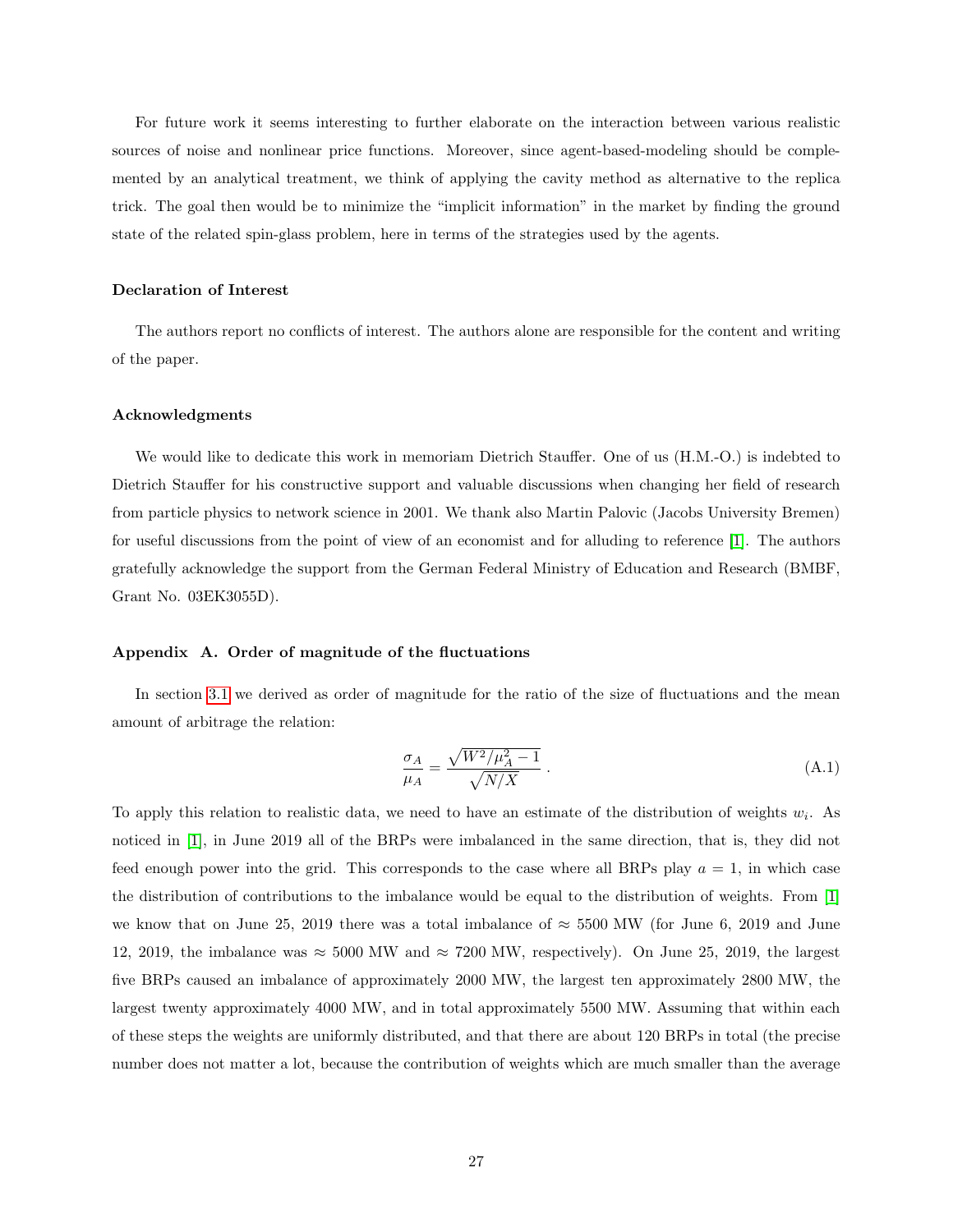contribute a small amount to  $N/X$ ) gives the following distribution in units of MW:

$$
w_{i} = \begin{cases} 400 & i = 1, ..., 5 \\ 160 & i = 6, ..., 10 \\ 120 & i = 11, ..., 20 \\ 15 & i = 21, ..., 120. \end{cases}
$$
(A.2)

This leads to  $N/X \approx 23.3$ . Estimating  $W/\mu_A \approx$ √  $5 \approx 2.2$  (clearly this depends on  $\mu_A$ , so this should be taken as an order of magnitude) and combining these results gives  $\frac{\sigma_A}{\mu_A} \approx 0.4$ . The same approach applied to the data of June 6, 2019 and June 12, 2019 gives  $N/X \approx 18.9$  and  $N/X \approx 18.5$ , respectively, such that these numbers give little higher estimates of  $\frac{\sigma_A}{\mu_A}$ , around 0.5. As mentioned before, these estimates should merely be taken as an order of magnitude, but they indicate that the fluctuations are about half of the size of the average arbitrage.

### <span id="page-27-0"></span>Appendix B. Characteristics of the pay-off function

Reserve power is activated according to the merit order, from cheap to expensive. As the total amount of activated reserve power, x, increases, the marginal price per unit of reserve power,  $pr(x)$ , thus increases as well. The total costs of an amount of reserve power x are given by  $\int_0^x pr(x') dx'$ . The average price per unit of reserve power is thus given by:

$$
R(x) = \frac{\int_0^x \operatorname{pr}(x') \, \mathrm{d}x'}{x} \,. \tag{B.1}
$$

Note that  $R(x) \leq \text{pr}(x)$  if  $x > 0$  and  $R(x) \geq \text{pr}(x)$  if  $x < 0$ . It is a non-decreasing function of x:

$$
\frac{\mathrm{d}R(x)}{\mathrm{d}x} = \frac{\mathrm{pr}(x) - R(x)}{x} \tag{B.2}
$$

$$
\geq \frac{\operatorname{pr}(x) - \operatorname{pr}(x)}{x} = 0.
$$
\n(B.3)

For positive  $R(x)$ , assuming that  $pr(x)$  and x have the same sign<sup>[12](#page-27-1)</sup>, the second derivative is positive if  $dpr(x)/dx$  $\frac{\Gamma(x)/\sigma(x)}{\Pr(x)}$  is large enough:

$$
\frac{\mathrm{d}^2 R(x)}{\mathrm{d}x^2} = \frac{1}{x} \left( \frac{\mathrm{d}\operatorname{pr}(x)}{\mathrm{d}x} - 2 \frac{\mathrm{d}R(x)}{\mathrm{d}x} \right) \tag{B.4}
$$

$$
\geq \frac{1}{x} \left( \frac{\mathrm{d}\operatorname{pr}(x)}{\mathrm{d}x} - 2\frac{\mathrm{pr}(x)}{x} \right) \tag{B.5}
$$

<span id="page-27-2"></span>
$$
= C(x) \left( \frac{\mathrm{dpr}(x)/\,\mathrm{d}x}{\mathrm{pr}(x)} - \frac{2}{x} \right),\tag{B.6}
$$

where  $C(x) = \frac{pr(x)}{x}$  is assumed to be positive. Thus if  $\frac{dpr(x)}{dx} > \frac{2pr(x)}{x}$  $\frac{\mathbf{r}(x)}{x}$ , the second derivative of  $R(x)$  is positive (the reverse does not necessarily hold). If  $R(x)$  is negative, the inequality in Eq. [B.5](#page-27-2) is reversed,

<span id="page-27-1"></span> $12$ The assumption is that both positive and negative reserve power always comes at a cost. This is in general the case, but for x negative and close to 0 this assumption does not always hold [\[21\]](#page-30-6).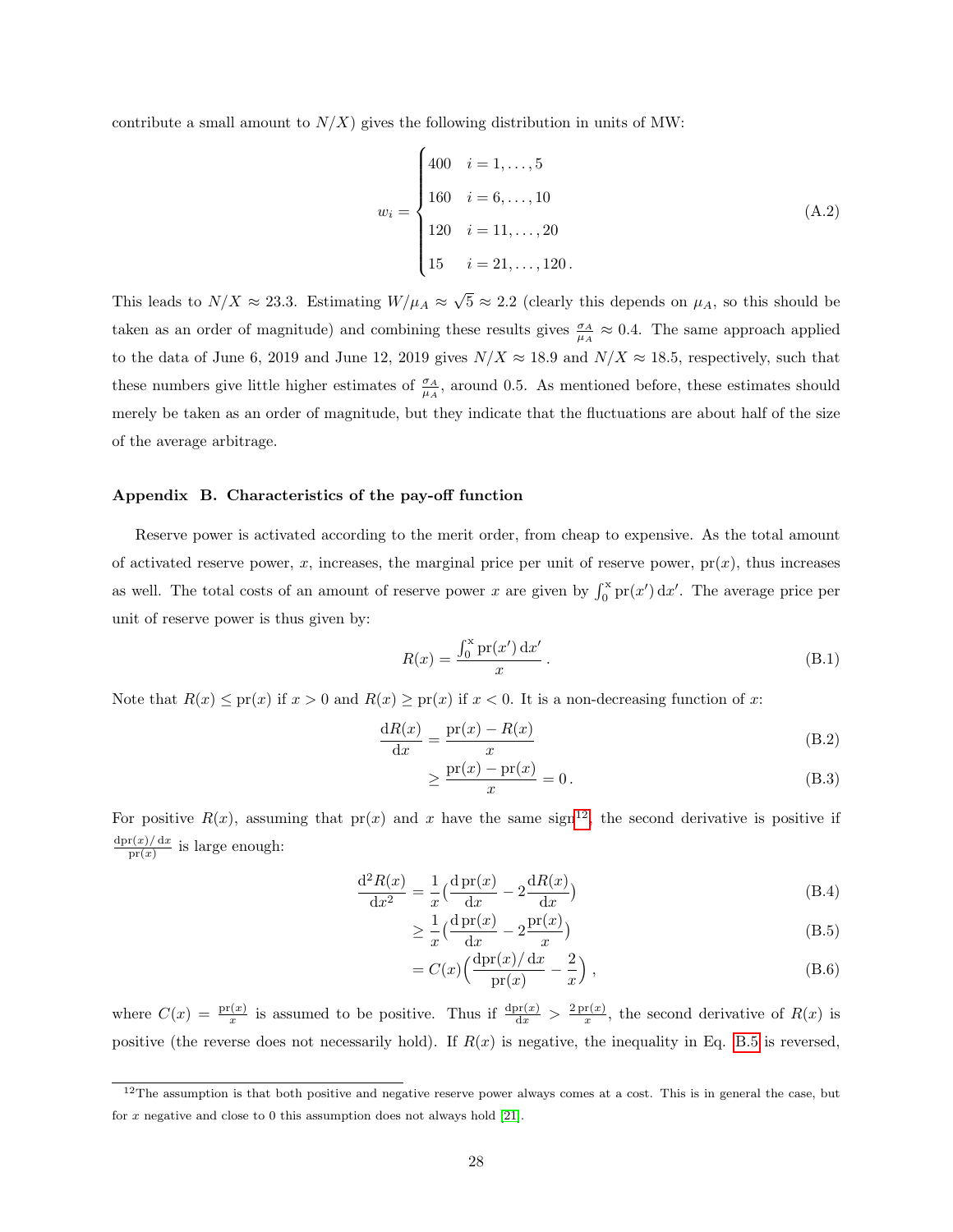and  $\frac{\text{dpr}(x)}{\text{d}x} > \frac{-2 \text{pr}(x)}{x}$  $\frac{\text{pr}(x)}{x}$  implies negative second derivative instead (note that in this case  $C(x) > 0$  implies  $pr(x) < 0$ .

# <span id="page-28-3"></span>Appendix C. Non-linear price functions

We search for conditions, under which statements about the effect of a nonlinear price function on arbitrage are possible. Assuming that  $P(A)$  is symmetric around  $A = A^*$ , we have:

$$
\langle R(A + \eta) \rangle \equiv \int_{-\infty}^{\infty} dx P(A + \eta = x) R(x)
$$
 (C.1)

$$
= \int_{A^*}^{\infty} dx P(A + \eta = x) R(x) + \int_{-\infty}^{A^*} dx P(A + \eta = x) R(x)
$$
 (C.2)

<span id="page-28-5"></span><span id="page-28-4"></span>
$$
= \int_0^\infty d\Delta P(A + \eta = A^* + \Delta) \left[ R(A^* + \Delta) + R(A^* - \Delta) \right], \tag{C.3}
$$

where  $\Delta = |A + \eta - A^*|$ . We have:

$$
\frac{\mathrm{d}}{\mathrm{d}\Delta} \left[ R(A^* + \Delta) + R(A^* - \Delta) \right] = \left[ R'(A^* + \Delta) - R'(A^* - \Delta) \right]. \tag{C.4}
$$

We give two sufficient conditions for this derivative to be positive. For a given  $\Delta$ :

- either  $R''(x) > 0$  on the interval  $A^* \Delta < x < A^* + \Delta$ ,
- or  $R'(A^* \Delta) = 0$  and  $R'(A^* + \Delta) > 0$  (which is true for the cut-off described in section [4\)](#page-21-0).

If one of these conditions holds, the derivative in Eq. [C.4](#page-28-5) is positive. Equation [C.3](#page-28-4) is then of the form:

$$
\langle R(A + \eta) \rangle = \int_0^\infty d\Delta P(A^* + \Delta) f(\Delta), \tag{C.5}
$$

with  $\frac{df(\Delta)}{d\Delta} > 0$  for any  $\Delta$  where one of the conditions holds. Thus, within this range, shifting the probability mass to higher  $\Delta$  values (that is, further away from the mean  $A^*$ ) always increases the expectation value of the price as a function of the arbitrage.

# References

<span id="page-28-0"></span>[1] 50 Hertz, Amprion, TenneT, T. BW, [Untersuchung von Systembilanzungleichgewichten in Deutschland](https://www.regelleistung.net/ext/download/STUDIE_JUNI2019) [im Juni 2019](https://www.regelleistung.net/ext/download/STUDIE_JUNI2019) (2019).

$$
\rm URL~https://www.regelleistung.net/ext/download/STUDIE\_JUNI2019
$$

- <span id="page-28-1"></span>[2] G. Mack, [Physical Principles, Geometrical Aspects, and Locality Properties of Gauge Field Theories,](http://doi.wiley.com/10.1002/prop.19810290402) Fortschr. Phys. 29 (4) (1981) 135–185. [doi:10.1002/prop.19810290402](https://doi.org/10.1002/prop.19810290402). URL <http://doi.wiley.com/10.1002/prop.19810290402>
- <span id="page-28-2"></span>[3] P. Kaluza, H. Meyer-Ortmanns, [On the role of frustration in excitable systems,](http://aip.scitation.org/doi/10.1063/1.3491342) Chaos 20 (4) (2010) 043111. [doi:10.1063/1.3491342](https://doi.org/10.1063/1.3491342). URL <http://aip.scitation.org/doi/10.1063/1.3491342>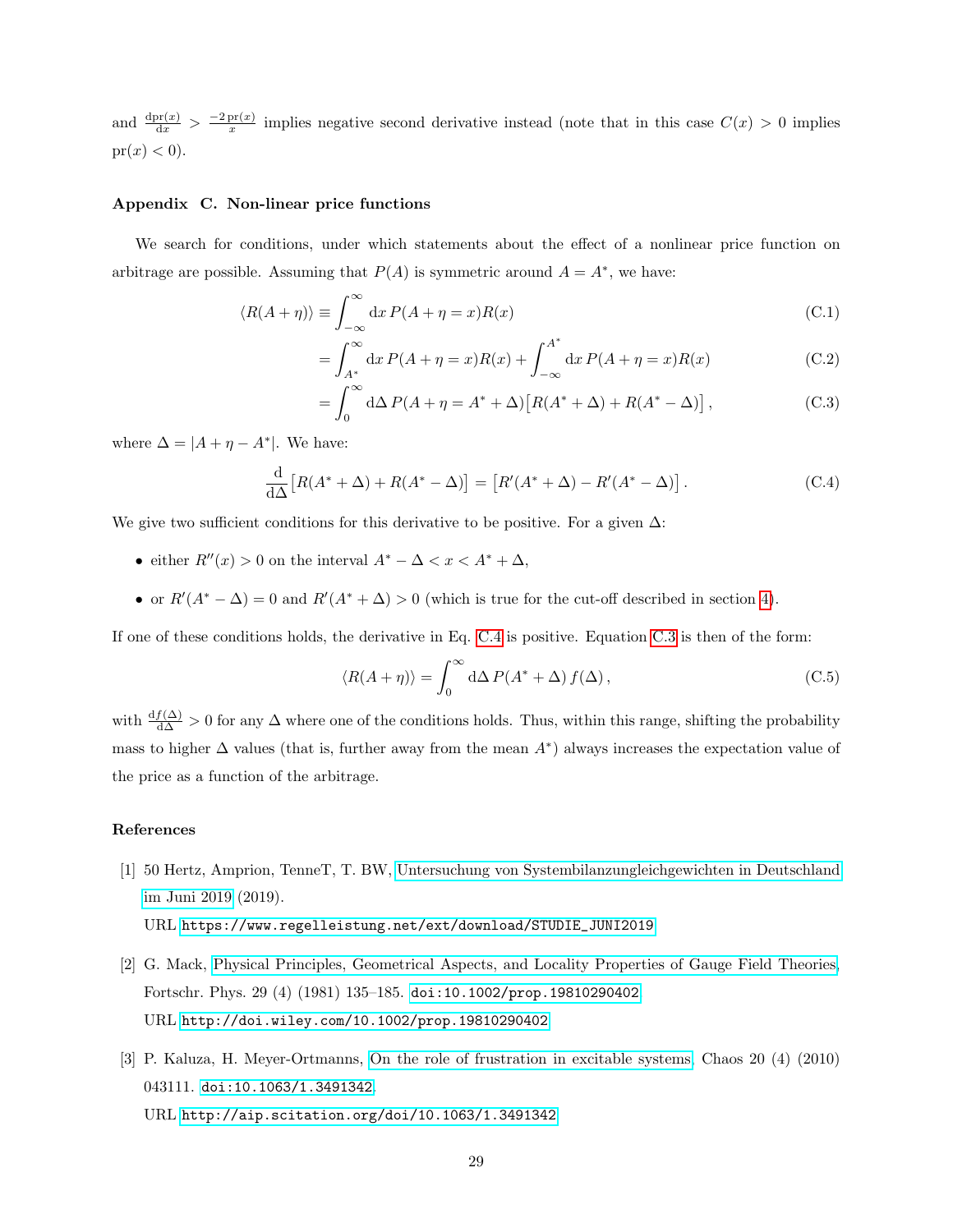- <span id="page-29-0"></span>[4] [Inductive reasoning and bounded rationality,](#page-0-2) The American Economic Review 84 (1) (1994) 406–411. URL <www.jstor.org/stable/2117868>
- <span id="page-29-1"></span>[5] A. Coolen, The Mathematical Theory of Minority Games, Oxford University Press, 2005.
- <span id="page-29-2"></span>[6] D. Challet, M. Marsili, G. Ottino, [Shedding light on El Farol,](http://www.sciencedirect.com/science/article/pii/S0378437103008562) Physica A: Statistical Mechanics and its Applications 332 (2004) 469–482. [doi:10.1016/j.physa.2003.06.003](https://doi.org/10.1016/j.physa.2003.06.003). URL <http://www.sciencedirect.com/science/article/pii/S0378437103008562>
- <span id="page-29-3"></span>[7] D. Challet, M. Marsili, Y.-C. Zhang, [Modeling market mechanism with minority game,](https://ideas.repec.org/a/eee/phsmap/v276y2000i1p284-315.html) Physica A: Statistical Mechanics and its Applications 276 (1) (2000) 284–315, publisher: Elsevier. URL <https://ideas.repec.org/a/eee/phsmap/v276y2000i1p284-315.html>
- <span id="page-29-4"></span>[8] D. Challet, A. Chessa, M. Marsili, Y.-C. Zhang, From minority games to real markets, Quantitative Finance 1 (1) (2001) 168–176. [doi:10.1080/713665543](https://doi.org/10.1080/713665543).
- <span id="page-29-5"></span>[9] D. Challet, M. Marsili, [Criticality and market efficiency in a simple realistic model of the stock market,](https://link.aps.org/doi/10.1103/PhysRevE.68.036132) Phys. Rev. E 68 (3) (2003) 036132. [doi:10.1103/PhysRevE.68.036132](https://doi.org/10.1103/PhysRevE.68.036132). URL <https://link.aps.org/doi/10.1103/PhysRevE.68.036132>
- <span id="page-29-6"></span>[10] D. Keles, M. Genoese, D. Möst, W. Fichtner, [Comparison of extended mean-reversion and time series](https://linkinghub.elsevier.com/retrieve/pii/S0140988311001721) [models for electricity spot price simulation considering negative prices,](https://linkinghub.elsevier.com/retrieve/pii/S0140988311001721) Energy Economics 34 (4) (2012) 1012–1032. [doi:10.1016/j.eneco.2011.08.012](https://doi.org/10.1016/j.eneco.2011.08.012). URL <https://linkinghub.elsevier.com/retrieve/pii/S0140988311001721>
- <span id="page-29-7"></span>[11] F. Nogales, J. Contreras, A. Conejo, R. Espinola, [Forecasting next-day electricity prices by time series](http://ieeexplore.ieee.org/document/1007902/) [models,](http://ieeexplore.ieee.org/document/1007902/) IEEE Trans. Power Syst. 17 (2) (2002) 342–348. [doi:10.1109/TPWRS.2002.1007902](https://doi.org/10.1109/TPWRS.2002.1007902). URL <http://ieeexplore.ieee.org/document/1007902/>
- <span id="page-29-8"></span>[12] J. Contreras, R. Espinola, F. Nogales, A. Conejo, [ARIMA models to predict next-day electricity prices,](http://ieeexplore.ieee.org/document/1216141/) IEEE Trans. Power Syst. 18 (3) (2003) 1014–1020. [doi:10.1109/TPWRS.2002.804943](https://doi.org/10.1109/TPWRS.2002.804943). URL <http://ieeexplore.ieee.org/document/1216141/>
- <span id="page-29-9"></span>[13] A. C. Tellidou, A. G. Bakirtzis, [Agent-based analysis of capacity withholding and tacit collusion in](https://www.scopus.com/inward/record.uri?eid=2-s2.0-36348967842&doi=10.1109%2fTPWRS.2007.907533&partnerID=40&md5=1d4f8f0617dd4d5703f39083ef64dc78) [electricity markets,](https://www.scopus.com/inward/record.uri?eid=2-s2.0-36348967842&doi=10.1109%2fTPWRS.2007.907533&partnerID=40&md5=1d4f8f0617dd4d5703f39083ef64dc78) IEEE Transactions on Power Systems 22 (2007). URL [https://www.scopus.com/inward/record.uri?eid=2-s2.0-36348967842&doi=10.1109%](https://www.scopus.com/inward/record.uri?eid=2-s2.0-36348967842&doi=10.1109%2fTPWRS.2007.907533&partnerID=40&md5=1d4f8f0617dd4d5703f39083ef64dc78) [2fTPWRS.2007.907533&partnerID=40&md5=1d4f8f0617dd4d5703f39083ef64dc78](https://www.scopus.com/inward/record.uri?eid=2-s2.0-36348967842&doi=10.1109%2fTPWRS.2007.907533&partnerID=40&md5=1d4f8f0617dd4d5703f39083ef64dc78)
- <span id="page-29-10"></span>[14] A. Weidlich, D. Veit, [A critical survey of agent-based wholesale electricity market models,](https://linkinghub.elsevier.com/retrieve/pii/S0140988308000170) Energy Economics 30 (4) (2008) 1728–1759. [doi:10.1016/j.eneco.2008.01.003](https://doi.org/10.1016/j.eneco.2008.01.003). URL <https://linkinghub.elsevier.com/retrieve/pii/S0140988308000170>